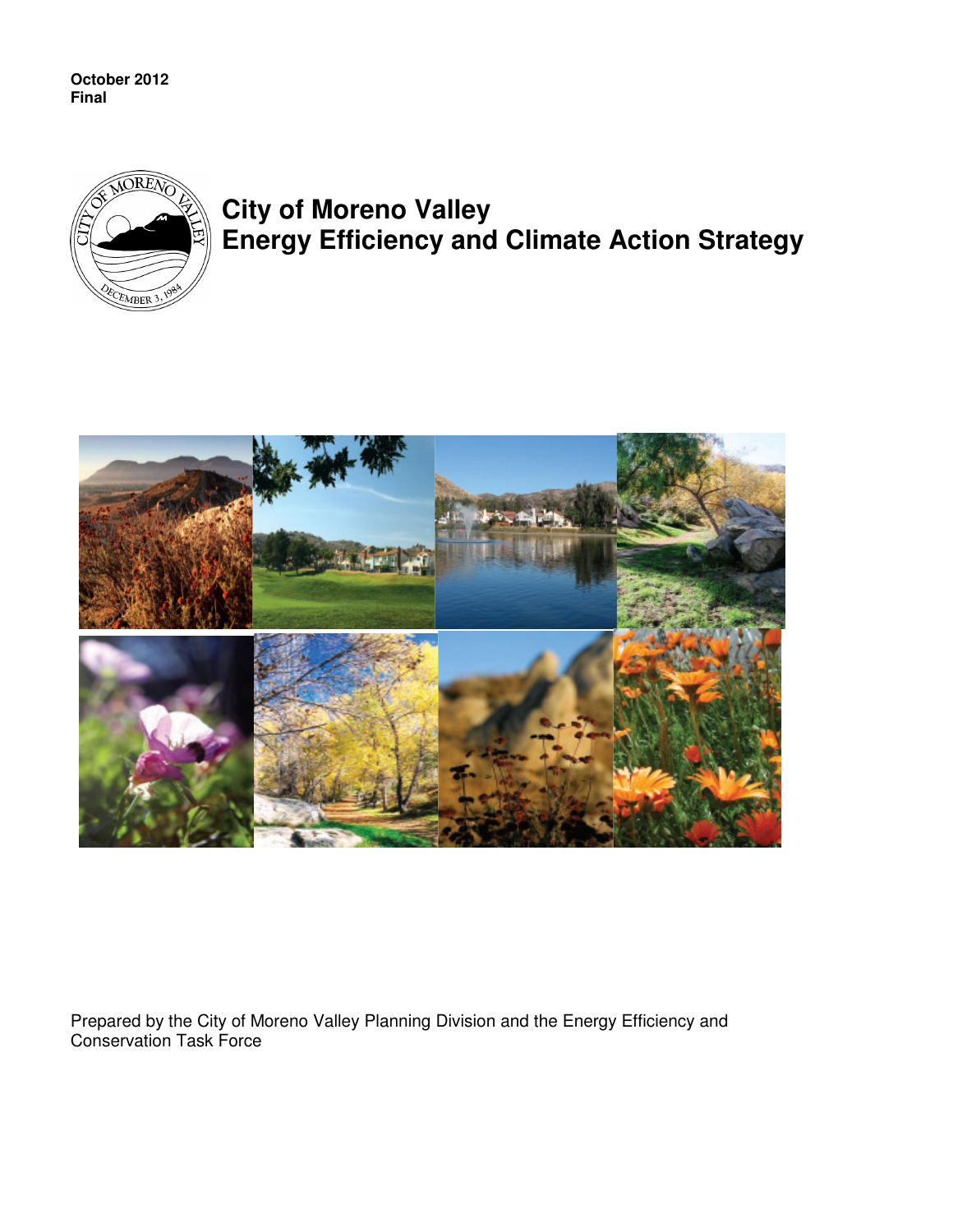## **Table of Contents**

| I. Energy Efficiency        |  |
|-----------------------------|--|
|                             |  |
|                             |  |
| II. Climate Action Strategy |  |
|                             |  |
| III. Appendices             |  |
|                             |  |
| Resources                   |  |
|                             |  |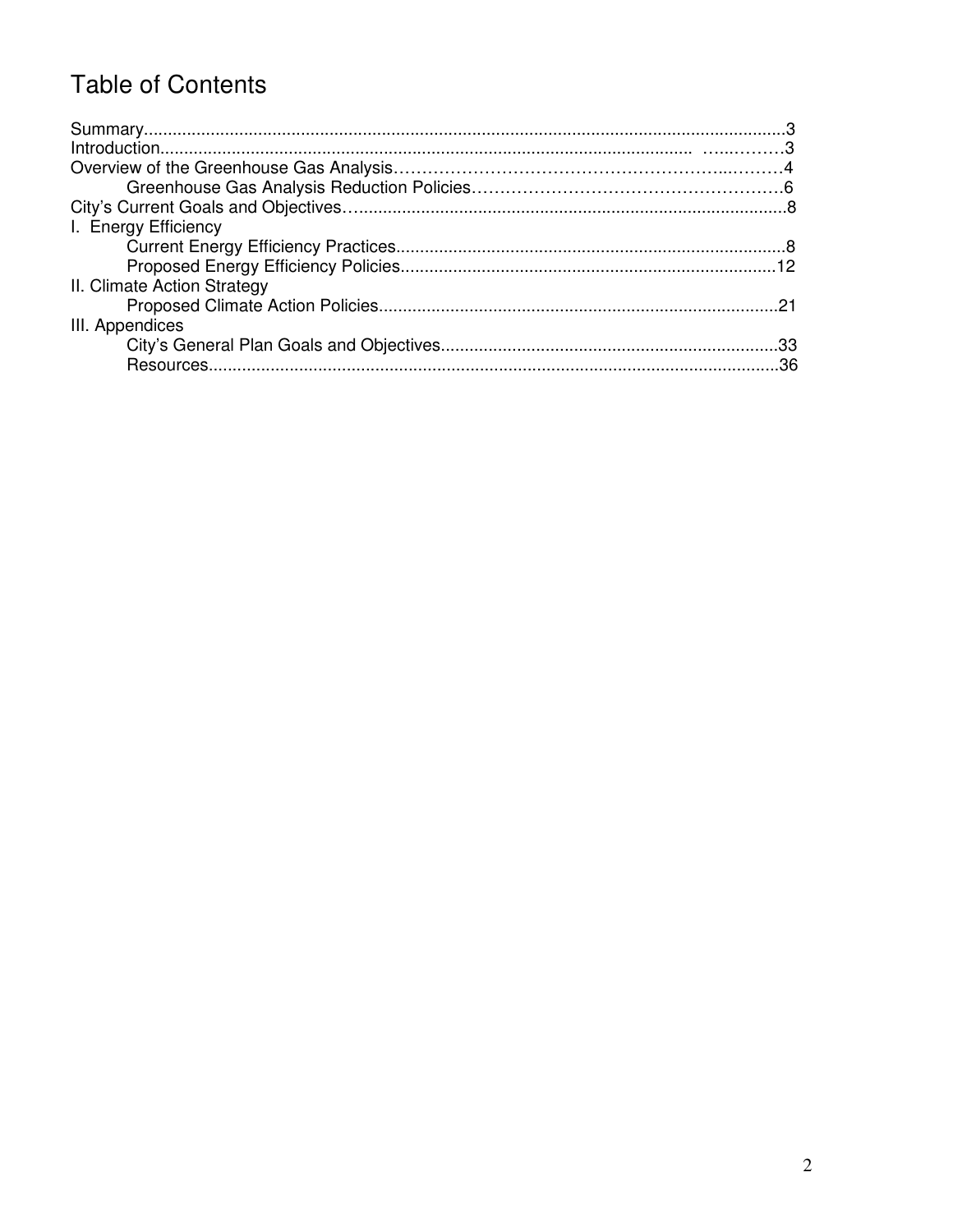### **Summary**

The City of Moreno Valley recognizes the impact of global climate change from carbon dioxide emissions arising from the activities of the City organization as well as the community's residents, businesses and visitors. Furthermore, the City recognizes the benefits achieved through energy and resource efficiency measures in reducing the community's carbon dioxide emissions as well as improving air quality, energy reliability and economic well-being in the City and region. The City recognizes the need to reduce our energy use and greenhouse gas emissions and become a more sustainable community. The City of Moreno Valley Energy Efficiency and Climate Action Strategy (hereafter referred to as "Strategy") is a policy document which identifies ways that the City of Moreno Valley can reduce energy and water consumption and greenhouse gas emissions as an organization (its employees and the operation of its facilities) and outlines the actions that the City can encourage and community members can employ to reduce their own energy and water consumption and greenhouse gas emissions.

#### Introduction

The City of Moreno Valley's Energy Efficiency and Climate Action Strategy main objectives are to reduce the environmental impact and fiscal impact of energy usage and greenhouse gas emissions in municipal facilities and within the community. The genesis of the Strategy is the Federal Energy Efficiency and Conservation Block Grant awarded to the City to implement energy efficiency projects and strategies for the City as an organization. At the request of the City Council, the scope of the grant was expanded to include the preparation of a climate action strategy. With City Council support, City staff has applied for energy efficiency grants. In June 2010 the City was awarded a \$375,000 (SCE) Southern California Edison Strategic Solicitation for the purpose of expanding the scope of the Strategy and its implementation, including the preparation of a greenhouse gas inventory for the community.

The Strategy is intended to be a comprehensive living policy document for the City organization and the community to address energy and water conservation and effects of climate change. The Strategy is organized into two main sections: Energy Efficiency (City as an organization) and Climate Action (City as a community). The Strategy also contains a Greenhouse Gas Analysis component. The Greenhouse Gas Analysis is also separated into two parts, the City as an organization and the City as a community.

The City realizes the challenges the community may face due to climate change and excess energy and water consumption. With the implementation of energy and water conservation and greenhouse gas reduction measures, training and public awareness, the expected results are the reduction of greenhouse gas emissions and energy and water consumption. In implementing the Strategy, the City's General Plan may need to be updated to reference the Strategy for guidance on energy efficiency and greenhouse gas reduction.

In recent years, the State of California adopted several bills to address energy and climate issues, Assembly Bill 32 and Senate Bill 375.

Assembly Bill 32 establishes a statewide greenhouse gas emissions cap which requires emissions to be reduced to 1990 levels by the year 2020. The bill includes mandatory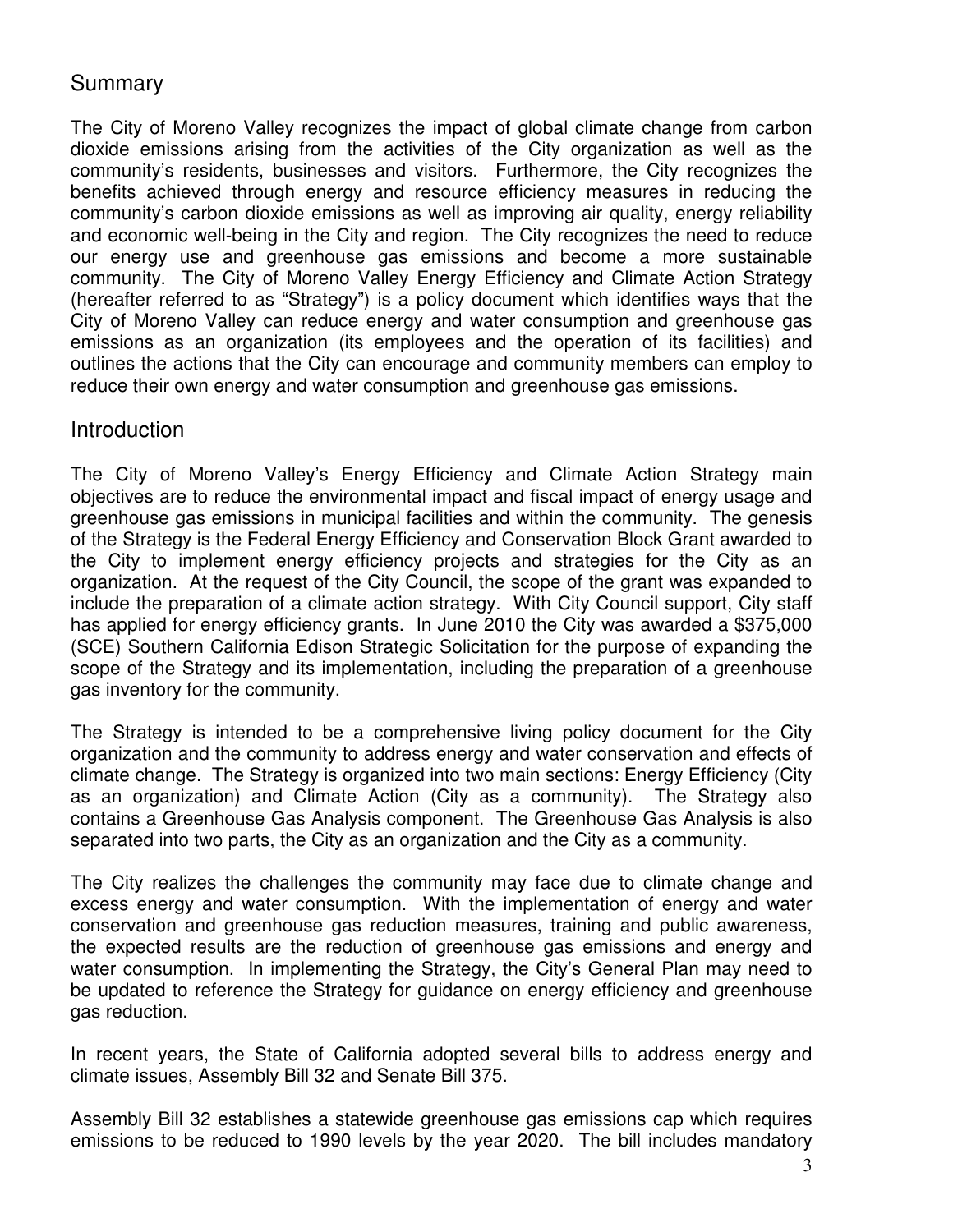reporting rules, adoption of a plan and regulations to achieve the maximum technologically feasible and cost-effective reductions in greenhouse gas emissions, including provisions for using both market mechanisms and alternative compliance mechanisms. Greenhouse gases, as defined under AB 32, include carbon dioxide, methane, nitrous oxide, hydrofluorocarbons, perfluorocarbons, and sulfur hexafluoride. The Air Resources Board (ARB) is the State agency charged with monitoring and regulating emissions of greenhouse gases. Under the current "business as usual" scenario, statewide emissions are increasing at a rate of approximately 1% per year as noted below.

California Senate Bill 375 provides emission-reducing goals so regions can plan to integrate disjointed planning and provide incentives for local governments and developers to follow new conscientiously-planned growth patterns. SB 375 enhances the Air Resources Board's (ARB) ability to reach AB 32 goals. For California to reach its greenhouse gas reduction goals, communities must address how they grow.This law directs the ARB to set greenhouse gas reduction targets for regions of the state and work with California's 18 metropolitan planning organizations (MPOs) to align their transportation, housing, and regional land-use plans with greenhouse gas reductions in mind. SB 375 has three goals: (1) to use the regional transportation planning process to help achieve Assembly Bill 32 goals; (2) to use CEQA streamlining as an incentive to encourage residential projects which help achieve AB 32 goals to reduce greenhouse gas emissions (GHG); and (3) to coordinate the regional housing needs allocation process with the regional transportation planning process to reduce vehicle miles traveled. SB 375 will be responsible for reshaping the face of California's communities into more sustainable, walkable communities with alternative transportation options and increased quality of life.

#### Overview of Energy Efficiency

The Energy Efficiency section's primary focus is to identify potential energy efficiency measures for the City as an organization, both those that have been implemented and those that could be implemented in the future. In addition, the document provides direction and policies to ensure the most effective, practical, and affordable, energy use practices are implemented.

#### Overview of Climate Action

The focus of the Climate Action section is to promote measures similar to those identified in the Energy Efficiency section and additional measures that can be implemented by the community's residents and businesses to reduce greenhouse gas emissions on a community-wide basis. The Climate Action Strategy includes an analysis of existing and future greenhouse gas emissions community wide and provides a set of policies to guide efforts to reduce greenhouse gas emissions to meet or exceed State requirements without unduly compromising other community goals.

#### Overview of the Greenhouse Gas Analysis

The analysis was completed under the premise that the City and the community it represents are uniquely capable of addressing emissions associated with sources under the City's jurisdiction. The City's emission reduction efforts should coordinate with the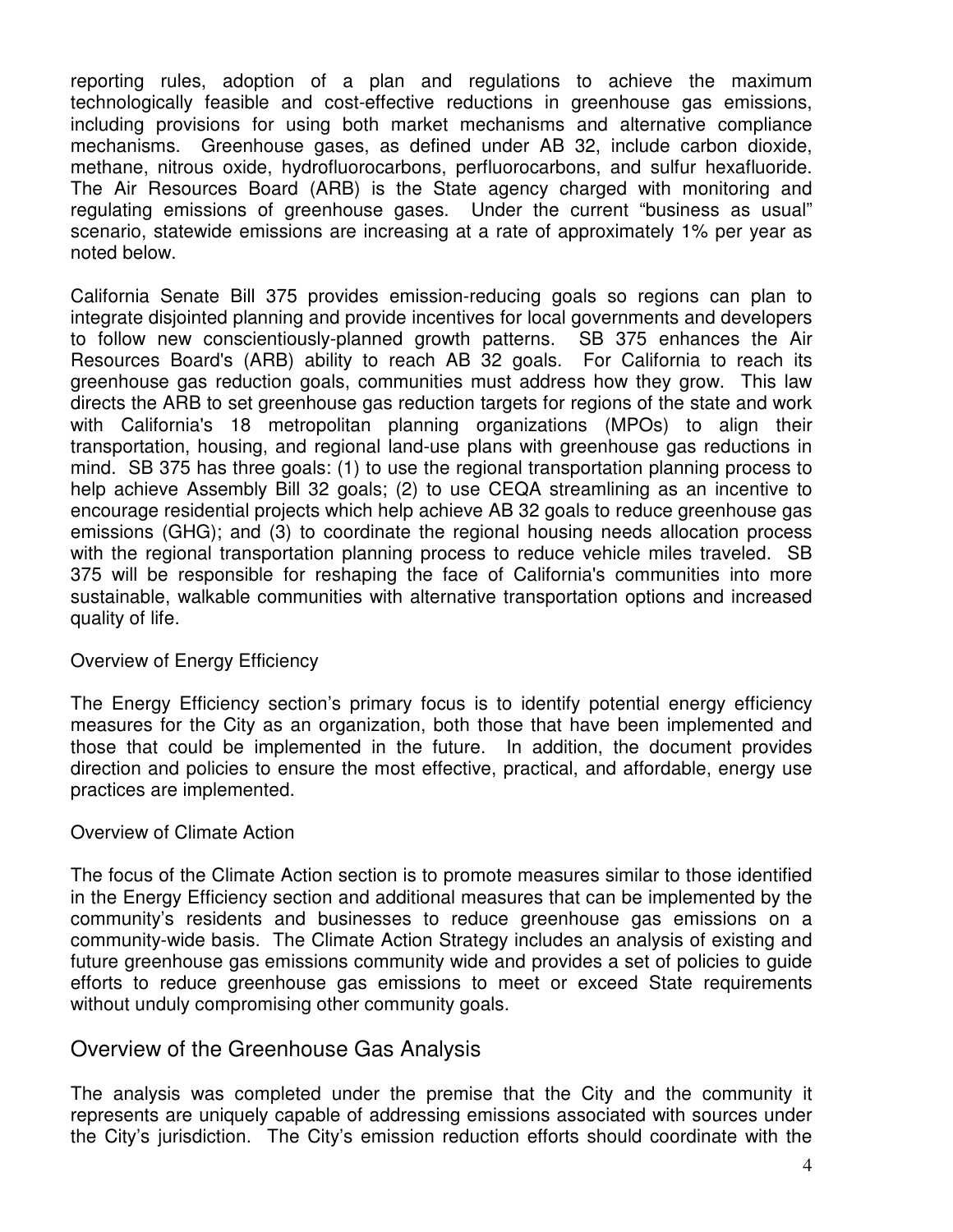state strategies in order to accomplish emission reductions in an efficient and cost effective manner. The City developed this document with the following purposes in mind:

- Create a GHG baseline from which to benchmark GHG reductions;
- Provide a plan that is consistent with and complementary to: the GHG emissions reduction efforts being conducted by the State of California through the Global Warming Solutions Act (AB 32); the Federal Government through the actions of the Environmental Protection Agency; and the global community through the Kyoto Protocol; and
- Guide the development, enhancement, and implementation of actions that reduce GHG emissions.

This report establishes 2010 as the year on which to base the existing inventory; this is the most recent year for which reliable data concerning the City's residential, commercial, and government operations are available. Sources of emissions include transportation, electricity and natural gas use, landscaping, water and wastewater pumping and treatment, and treatment and decomposition of solid waste. The 2007 inventory represents conditions prior to the economic recession and will be used to set the target for reducing emissions by the year 2020. The 2010 inventory was calculated using the most recent data available. The 2010 inventory serves as a reference against which to measure the City's progress towards reducing GHG emissions since 2007 and into the future, and also serves as documentation for potential emission trading opportunities.

Moreno Valley's 2010 municipal operations inventory includes sources and quantities of GHG emissions from government owned or rented buildings, facilities, vehicles, and equipment. The community-wide emissions inventory identifies and categorizes the major sources and quantities of GHG emissions being produced by residents, businesses, and municipal operations taking place in the City of Moreno Valley using the best available data. By having the municipal emissions separated from the community as a whole, the local government can implement reduction strategies where it has direct control, closely monitor the changes in emissions over time, and set an example for the rest of the City.

| Table 3-1<br><b>2010 Municipal Data Inputs</b>         |                        |                                                  |  |  |  |  |  |  |
|--------------------------------------------------------|------------------------|--------------------------------------------------|--|--|--|--|--|--|
| Category                                               | Data Input             | Data Source                                      |  |  |  |  |  |  |
| Electricity (kWh)                                      | 9,937,015<br>3,847,738 | <b>SCE</b><br>MVU                                |  |  |  |  |  |  |
| Natural Gas (therms)                                   | 90,651                 | SCG                                              |  |  |  |  |  |  |
| Vehicle Fleet<br>Gasoline(gallons)<br>Diesel (gallons) | 77,325<br>28,544       | <b>Fleet Manager</b><br><b>Special Districts</b> |  |  |  |  |  |  |
| Equipment<br>Gasoline(gallons)<br>Diesel (gallons)     | 2,118<br>2,208         | Parks Division<br><b>Special Districts</b>       |  |  |  |  |  |  |
| Employee Commute (responses)                           | 141                    | <b>Employee Survey</b>                           |  |  |  |  |  |  |

#### **2010 Municipal Emissions Inventory**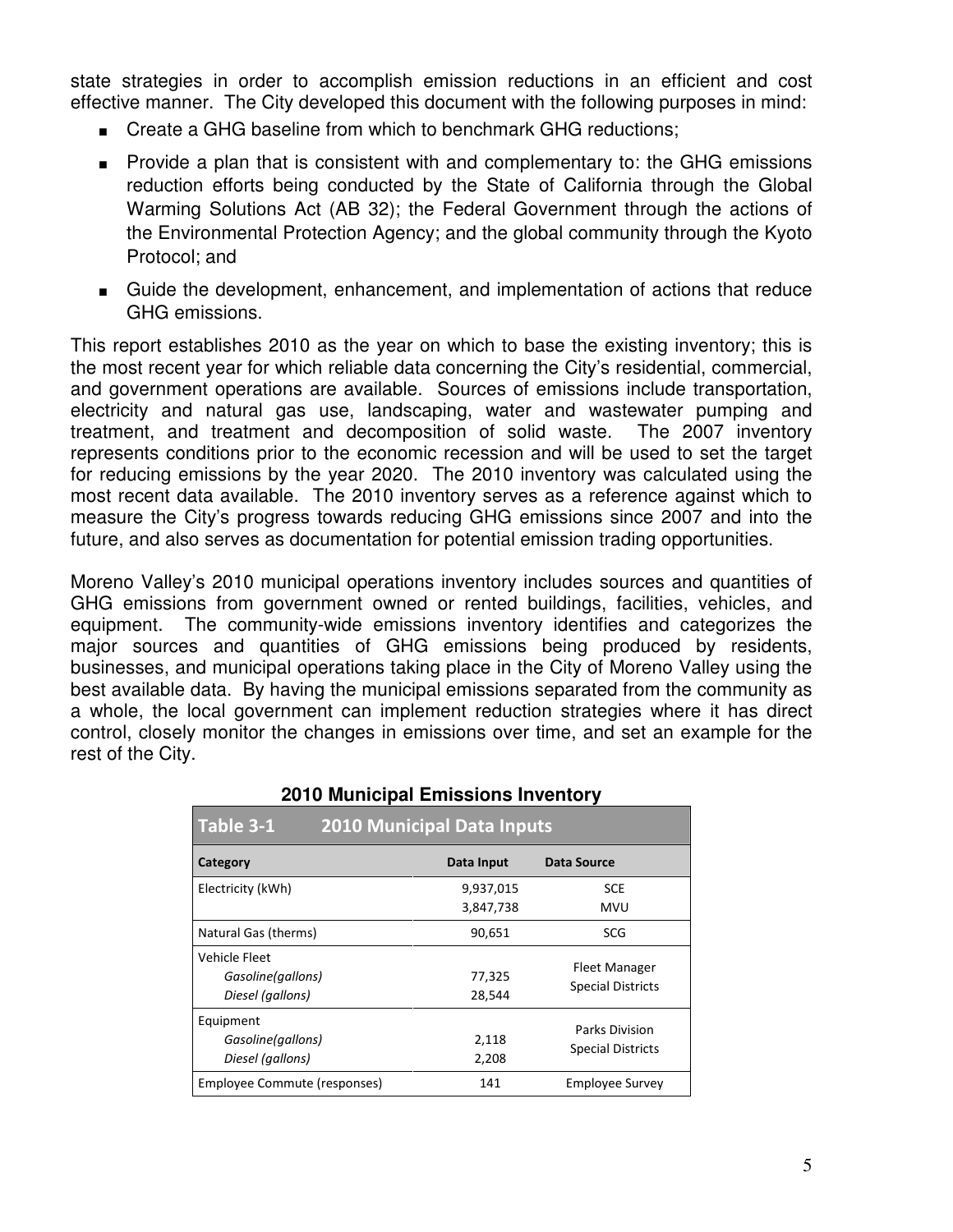The community-wide inventory represents all emissions from sources located with the jurisdictional boundaries of the City of Moreno Valley. Therefore, the municipal emissions described in the previous section are a subset of the community-wide inventories presented here. In 2010, the City of Moreno Valley emitted a total of 920,657 MT  $CO<sub>2</sub>e$ from the community as a whole. The following sections describe the data inputs, emissions by source, and emissions by land use in 2010.

| Table 3-5<br><b>2010 Community-Wide Data Inputs</b> |               |                              |  |  |  |  |  |  |  |
|-----------------------------------------------------|---------------|------------------------------|--|--|--|--|--|--|--|
| Category                                            | Data Input    | Data Source                  |  |  |  |  |  |  |  |
| Electricity (kWh)                                   | 633,215,207   | <b>SCE</b>                   |  |  |  |  |  |  |  |
|                                                     | 62,138,000    | <b>MVU</b>                   |  |  |  |  |  |  |  |
| Natural Gas (therms)                                | 26,266,326    | <b>SCG</b>                   |  |  |  |  |  |  |  |
| Transportation                                      |               |                              |  |  |  |  |  |  |  |
| Annual Vehicle Miles Traveled                       | 1,077,909,543 | <b>City Traffic Engineer</b> |  |  |  |  |  |  |  |
| <b>Annual Trips</b>                                 | 110,098,975   |                              |  |  |  |  |  |  |  |
| Area Source (based on land use)                     |               |                              |  |  |  |  |  |  |  |
| SFR (units)                                         | 42,642        |                              |  |  |  |  |  |  |  |
| MFR (units)                                         | 9,387         | City Planning                |  |  |  |  |  |  |  |
| Commercial (ksf)                                    | 8,325         |                              |  |  |  |  |  |  |  |
| Industrial (ksf)                                    | 12,695        |                              |  |  |  |  |  |  |  |
| Solid Waste (tons)                                  | 144,824       | <b>CIWMB</b>                 |  |  |  |  |  |  |  |
| Water (AF)                                          | 26,183        | EMWD                         |  |  |  |  |  |  |  |
|                                                     | 87            | <b>Box Springs Mutual</b>    |  |  |  |  |  |  |  |

#### **2010 Community-Wide Emissions Inventory**

With the implementation of GHG reduction measures, Moreno Valley is projected to reduce its community-wide emissions to a total of  $798,137$  MT  $CO<sub>2</sub>e$ , which is 556 MT  $CO<sub>2</sub>e$  below the 2020 reduction target. This is a decrease of 38.5 percent from the City's 2020 BAU emissions inventory and 13 percent from the 2010 emissions. The reduction measures reduce GHG emissions from all sources of community-wide GHG emissions including transportation, energy, area sources, water, and solid waste. The following sections describe the emissions by source and land use category for the year 2020.

This report sets a baseline for the City's GHG emissions, projects how these emissions will grow, and includes strategies to reduce emissions to a level consistent with California's emissions reduction target. These strategies complement the City's General Plan policies and are consistent with Moreno Valley's vision for a more sustainable community.

#### Greenhouse Gas Analysis Reduction Policies

The purpose and intent of these policies is to achieve compliance with AB 32 and reduce GHG by 15% by 2020. In 2020, the City of Moreno Valley is projected to emit a total of 1,298,543 MT CO2e without the incorporation of GHG reduction policies. The statewide reduction measures would reduce the bulk of Moreno Valley's emissions and make a substantial contribution toward reaching the 2020 reduction target. However, the City would still need to supplement the statewide measures with the implementation of local reduction policies, in order to achieve 15% reduction in GHG by 2020. Future local policy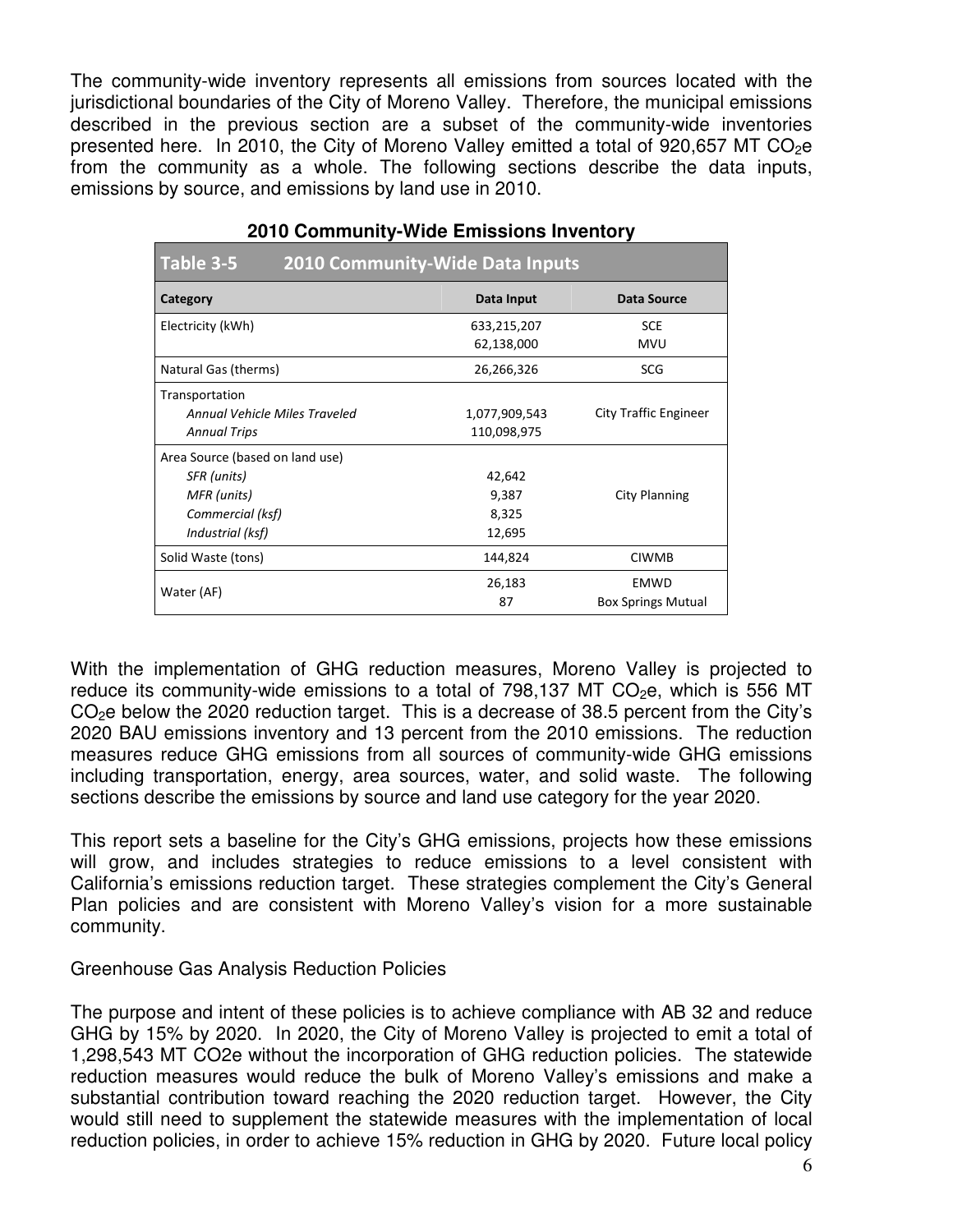measures will require decision-maker approval. These reduction measures include the following:

- R2-T1: Land Use Based Trips and VMT Reduction Policies. Encourage the development of Transit Priority Projects along High Quality Transit Corridors identified in the SCAG Sustainable Communities Plan, to allow a reduction in vehicle miles traveled.
- R2-T3: Employment-Based Trip Reductions. Require a Transportation Demand Management (TDM) program for new development to reduce automobile travel by encouraging ride-sharing, carpooling, and alternative modes of transportation.
- R2-E1: New Construction Residential Energy Efficiency Requirements. Require energy efficient design for all new residential buildings to be 10% beyond the current Title 24 standards. (Reach Code)
- R2-E2: New Construction Residential Renewable Energy. Facilitate the use of renewable energy (such as solar (photovoltaic) panels or small wind turbines) for new residential developments. Alternative approach would be the purchase of renewable energy resources offsite.
- R2-E5: New Construction Commercial Energy Efficiency Requirements. Require energy efficient design for all new commercial buildings to be 10% beyond the current Title 24 standards. (Reach Code)
- R3-E1: Energy Efficient Development, and Renewable Energy Deployment Facilitation and Streamlining. Updating of codes and zoning requirements and guidelines to further implement green building practices. This could include incentives for energy efficient projects.
- R3-L2: Heat Island Plan. Develop measures that address "heat islands." Potential measures include using strategically placed shade trees, using paving materials with a Solar Reflective Index of at least 29, an open grid pavement system, or covered parking.
- R2-W1: Water Use Reduction Initiative. Consider adopting a per capita water use reduction goal which mandates the reduction of water use of 20 percent per capita with requirements applicable to new development and with cooperative support of the water agencies.
- R3-W1: Water Efficiency Training and Education. Work with EMWD and local water companies to implement a public information and education program that promotes water conservation.
- R2-S1: City Diversion Program. For Solid Waste, consider a target of increasing the waste diverted from the landfill to a total of 75% by 2020.

Examples of current statewide and regional planning efforts to reduce GHG emissions are identified in the GHG analysis. Current City efforts include working with RTA to continue to provide timely and effective transit services, and promoting existing incentive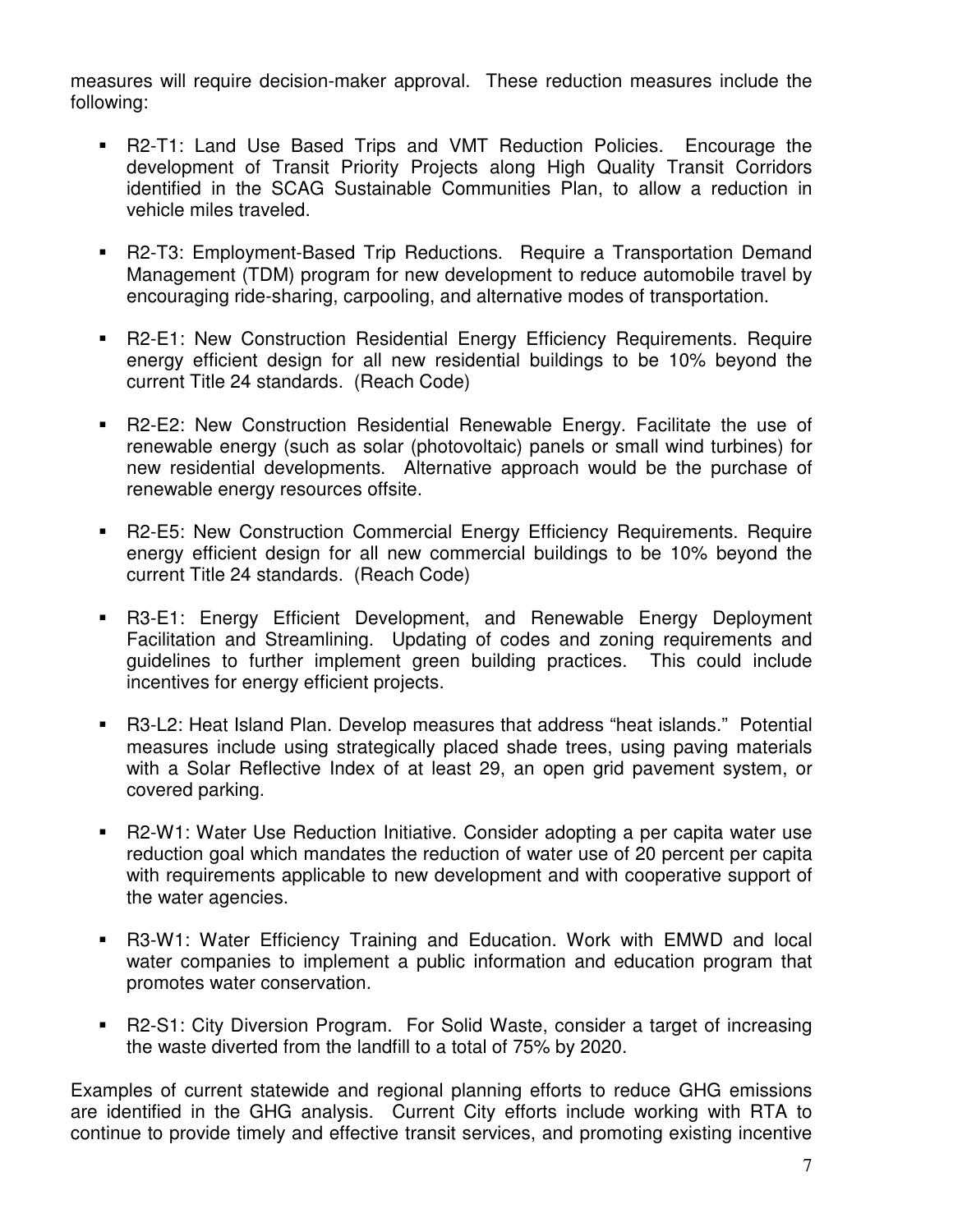programs for residents that promote residential and commercial energy efficient retro-fits, such as WRCOG's low interest loan programs. These current City efforts wouldn't involve any changes in current City policy or ordinances.

### City's Current Goals and Objectives

The City's General Plan includes goals and objectives to achieve energy conservation through land use planning, building design, site planning, compliance with State Title 24 energy savings requirements, and rehabilitation of existing structures. The General Plan also includes measures to reduce traffic congestion and provide more opportunities for walking and bicycling. Other areas of conservation include the use of water efficient irrigation and landscape and coordinated efforts with local water districts to use reclaimed water; recycling; and exterior lighting standards. See Section III Appendix for specific General Plan goals and objectives.

## SECTION I – ENERGY EFFICIENCY

#### **Current Energy Efficiency Practices**

The City currently employs a variety of measures in municipal operations that reduce consumption of energy and water and reduce the amount of solid and green waste sent to a landfill. The City has also purchased alternative fuel vehicles that reduce the consumption of gasoline. The following is an outline of completed energy savings projects and current energy saving practices. Many of these activities have been made possible with grant funding.

#### Reduced Energy Consumption

|     | <b>Energy Reduction Measures</b>                                                                                                  | Cost<br><b>Effectiveness</b> | Practice     | Policy | Lead Division                           |
|-----|-----------------------------------------------------------------------------------------------------------------------------------|------------------------------|--------------|--------|-----------------------------------------|
| A1. | New buildings constructed in City parks use<br>solar tubes for day time lighting.                                                 | High                         | $\checkmark$ |        | Parks &<br>Community<br>Services        |
| A2. | Photo cells are used for lighting park grounds<br>and buildings along with automatic shutoff<br>timers.                           | High                         | $\checkmark$ |        | Parks &<br>Community<br>Services        |
| A3. | Park lighting is shut down at 10 p.m. except<br>where needed to address safety issues.                                            | High                         | ✓            |        | Parks &<br>Community<br>Services        |
| A4. | Sport field lights at parks have been replaced<br>with more efficient fixtures with an average<br>energy savings of at least 30%. | High                         | $\checkmark$ |        | Parks &<br>Community<br><b>Services</b> |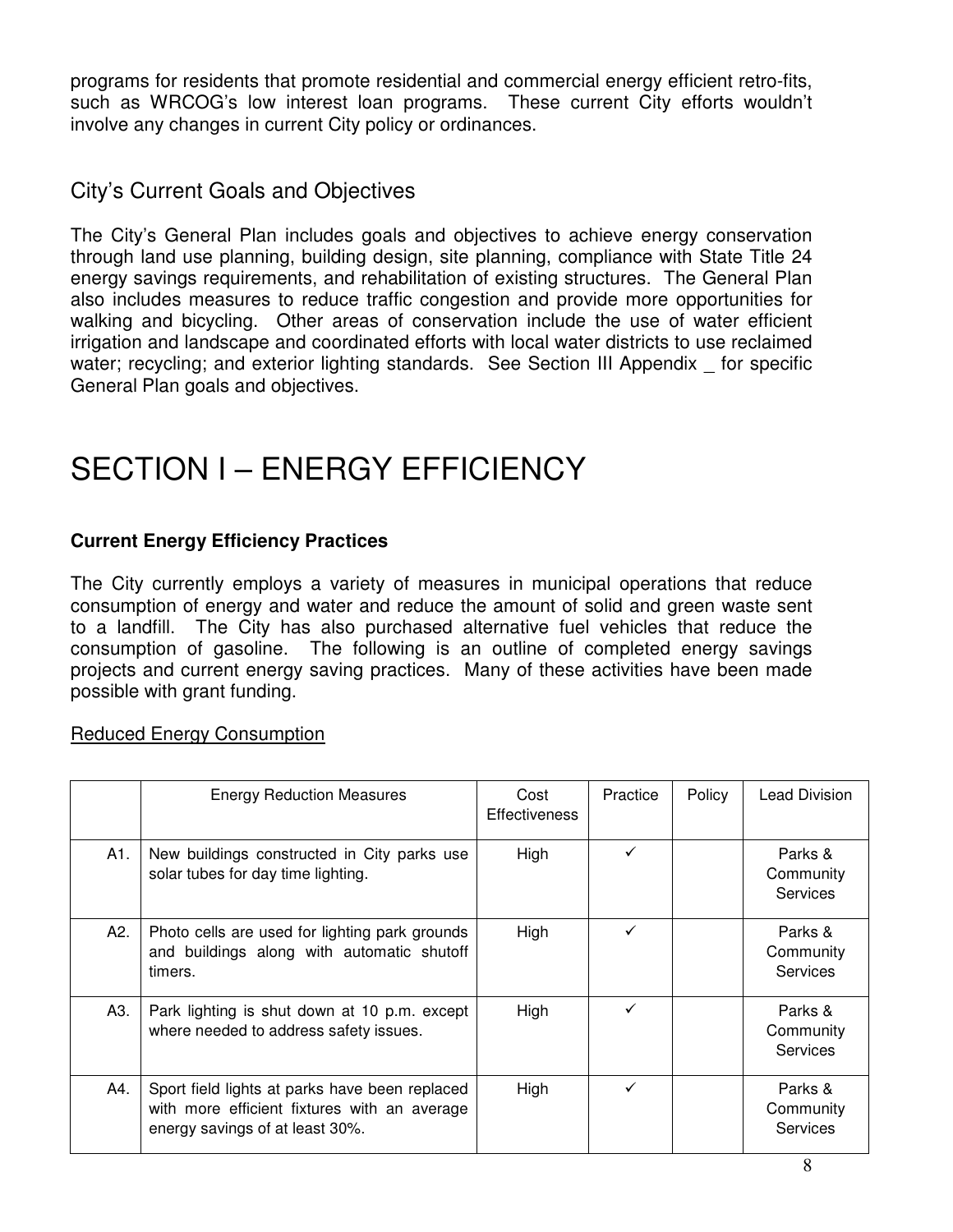| A5.  | Applied window tint/film to City Hall windows<br>make facility more energy<br>efficient,<br>to<br>and<br>comfortable,<br>reduce<br>energy<br>cost.<br>(Completed January 2011)                                                                                                                                 | High   | ✓            | Planning                          |
|------|----------------------------------------------------------------------------------------------------------------------------------------------------------------------------------------------------------------------------------------------------------------------------------------------------------------|--------|--------------|-----------------------------------|
| A6.  | Routine maintenance is performed on all City<br>heating, ventilation, and air conditioning<br>(HVAC) units to keep them running efficiently.                                                                                                                                                                   | High   | ✓            | Purchasing &<br><b>Facilities</b> |
| A7.  | Replacement of HVAC system at City Hall<br>(completed September 2011) resulting in<br>substantial reduction in energy use and cost,<br>and improved comfort and reliability.                                                                                                                                   | High   | ✓            | Purchasing &<br><b>Facilities</b> |
| A8.  | Conference and Recreation Center and Public<br>Safety Building have computer systems that<br>allow continuous control of the HVAC systems<br>that can be adjusted offsite and scheduled to<br>go on and off depending on the use of a<br>particular room.                                                      | High   | ✓            | Purchasing &<br><b>Facilities</b> |
| A9.  | T12 florescent light fixtures have been<br>converted to T8 fixtures which use less<br>energy. Retrofit sites are the Senior Center,<br>Library, City Hall, and Fire Stations 6, 48 and<br>65.                                                                                                                  | High   | ✓            | Purchasing &<br><b>Facilities</b> |
| A10. | Light sensors have been installed in some<br>rooms at City Hall which turn off the lights<br>when the room is not in use.                                                                                                                                                                                      | High   | ✓            | Purchasing &<br><b>Facilities</b> |
|      | A11. Traffic signals synchronized to improve traffic<br>flow and reduce air pollution and gas<br>consumption.                                                                                                                                                                                                  | High   | $\checkmark$ | Transportation<br>Engineering     |
| A12. | Traffic signal lights retrofitted in 2006 with<br>LED light fixtures, with a reduction of 60%<br>power usage. Newer traffic signal lights<br>installed with LED fixtures.                                                                                                                                      | High   | ✓            | Transportation<br>Engineering     |
| A13. | City replaced all fluorescent bulbs in Internally<br>Illuminated Street Name Signs with LED lights<br>that enhance visibility, street safety, and last<br>longer. Annual cost savings of about 50%<br>realized due to less use of electricity and less<br>maintenance due to longer life expectancy of<br>LED. | Medium | $\checkmark$ | Transportation<br>Engineering     |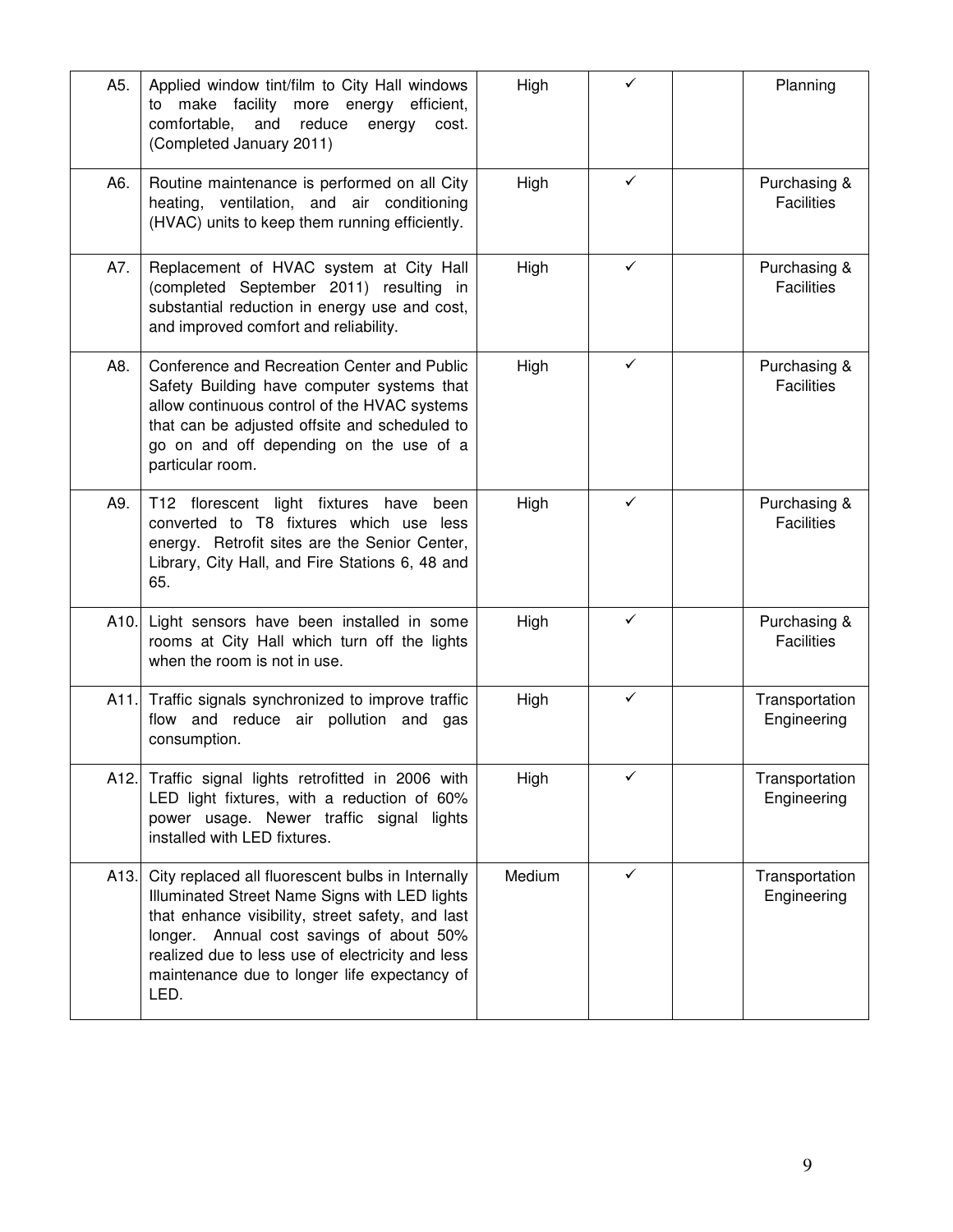|                   | A14. MV Utility analyzed alternative technologies<br>for street lighting. A pilot program for LED<br>street lights is scheduled to begin June 2013,<br>one for induction lighting was completed<br>September 2010, and testing of a device that<br>controls the energy use of the ballast in High<br>Pressure Sodium lighting was completed July<br>2012. | Medium |   | Special<br><b>Districts</b>       |
|-------------------|-----------------------------------------------------------------------------------------------------------------------------------------------------------------------------------------------------------------------------------------------------------------------------------------------------------------------------------------------------------|--------|---|-----------------------------------|
| A <sub>15</sub> . | City Hall fans run while the building is<br>occupied to maintain a comfortable<br>temperature and a humidity level of 60%, and<br>reduce carbon dioxide levels, per Title 24.                                                                                                                                                                             | Low    | ✓ | Purchasing &<br><b>Facilities</b> |

### Reduced Water Consumption

|      | <b>Water Reduction Measures</b>                                                                                                                                                                                                                                      | Cost<br><b>Effectiveness</b> | Practice     | Policy | <b>Lead Division</b>                      |
|------|----------------------------------------------------------------------------------------------------------------------------------------------------------------------------------------------------------------------------------------------------------------------|------------------------------|--------------|--------|-------------------------------------------|
|      | A16. Park restrooms and other buildings are<br>installed with automatically shut off faucets.                                                                                                                                                                        | High                         | $\checkmark$ |        | Parks &<br>Community<br>Services          |
| A17. | Reclaimed water for irrigation is used on<br>about 40 acres of City park land.                                                                                                                                                                                       | High                         | ✓            |        | Parks and<br>Community<br><b>Services</b> |
| A18. | Newer irrigation systems at City parks utilize<br>smart controllers which are self-regulating and<br>utilize a central weather station or have their<br>own weather stations.                                                                                        | High                         | ✓            |        | Parks and<br>Community<br><b>Services</b> |
| A19. | City adopted new landscape standards which<br>require the use of drought tolerant landscape<br>water<br>efficient irrigation<br>in<br>and<br>new<br>installations and most retrofit projects.                                                                        | High                         |              |        | Planning                                  |
| A20. | Approximately 60 acres of landscaped<br>parkways and medians are irrigated by<br>reclaimed water. Each year roughly 345 Acre<br>feet or 112,535,000 gallons of reclaimed<br>water are consumed.                                                                      | High                         | ✓            |        | Special<br><b>Districts</b>               |
| A21. | Purchasing & Facilities Division tested 0.5<br>gallon per minute aerators for restroom<br>faucets. Currently, 2.0 and 2.2 per minute<br>gallon aerators are used. The 0.5 gallon<br>aerators were not installed as faucet ran too<br>long for hot water to flow out. | High                         | ✓            |        | Purchasing &<br><b>Facilities</b>         |
| A22. | Synthetic turf was installed at Community<br>Park soccer fields to conserve water and<br>increase use time.                                                                                                                                                          | Medium                       | $\checkmark$ |        | Parks and<br>Community<br>Services        |
| A23. | Facilities staff researched use of waterless<br>urinals. Maintenance requirements and costs<br>were too high to justify use in public<br>restrooms.                                                                                                                  | Low                          | ✓            |        | Purchasing &<br><b>Facilities</b>         |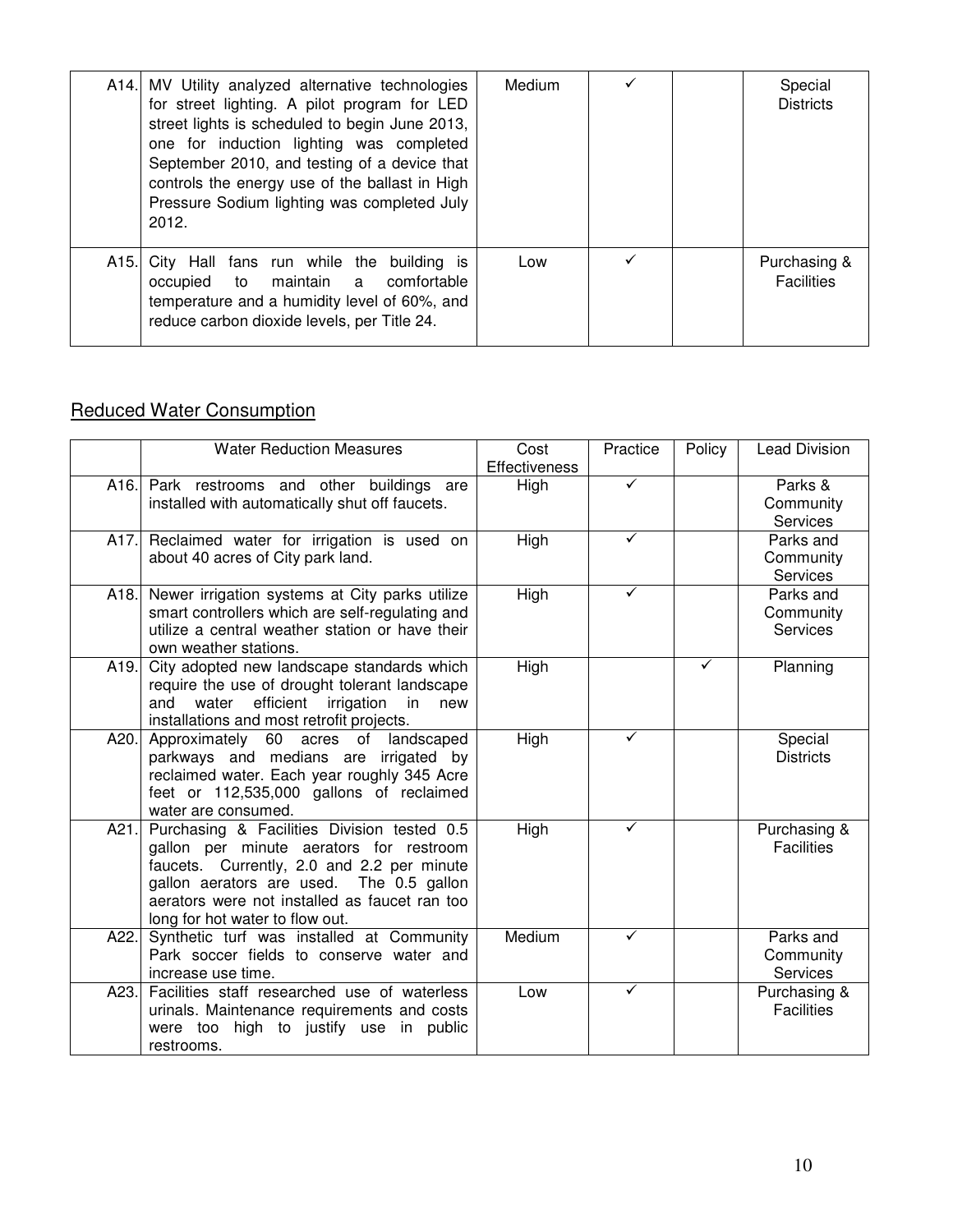## Recycling and Diversion

|       | Recycling and Diversion Measures                                                                                                                                                                                                                                                                                                                                                                               | Cost<br>Effectiveness | Practice     | Policy | <b>Lead Division</b>              |
|-------|----------------------------------------------------------------------------------------------------------------------------------------------------------------------------------------------------------------------------------------------------------------------------------------------------------------------------------------------------------------------------------------------------------------|-----------------------|--------------|--------|-----------------------------------|
| A24.I | Maintenance & Operations has a program to<br>recycle asphalt concrete. Existing pavement<br>is ground up and used as base for repaving.<br>Unused material is stored for future use.                                                                                                                                                                                                                           | High                  | $\checkmark$ |        | Maintenance &<br>Operations       |
| A25.  | All City facilities have recycling programs.                                                                                                                                                                                                                                                                                                                                                                   | <b>High</b>           | ✓            | ✓      | Maintenance &<br>Operations       |
| A26.  | City recycling programs include: Procurement<br>Policy, City Facilities Recycling Program,<br>Animal Shelter Lonely Hearts Adoption<br>School<br>Recycling<br>Program,<br>Program,<br>Residential Recycling, Curbside & Buy-back,<br>Commercial<br>Recycling,<br>Voluntary<br>C&D<br>Recycling,<br><b>CIP</b><br>Program,<br>Community<br>Outreach,<br>Grasscycling,<br>Mulch,<br>and<br>Composting Workshops. | High                  |              | ✓      | Maintenance &<br>Operations       |
| A27.  | City staff works with the community, the<br>Chamber of Commerce and City employees<br>on promoting and presenting recycling<br>programs.                                                                                                                                                                                                                                                                       | High                  | ✓            |        | Maintenance &<br>Operations       |
| A28.  | Rubberized asphalt concrete has been used<br>City street projects when<br>on<br>cost is<br>comparable to regular asphalt concrete.<br>Recycled tires are used. Advantages include<br>road<br>noise, reduced<br>reduced<br>braking<br>distance, and longer life to road surface.                                                                                                                                | Medium                | ✓            |        | <b>Capital Projects</b>           |
| A29.  | in Place Recycling is<br>Cold<br>used<br>as<br>appropriate for street rehabilitation projects.<br>pavement,<br><b>The</b><br>process<br>removes<br>old<br>combines it with emulsion, and places it back<br>down as part of the new pavement.                                                                                                                                                                   | Medium                | ✓            |        | <b>Capital Projects</b>           |
| A30.  | In central plant recycling, reclaimed asphalt<br>pavement is screened, crushed, sized, and<br>mixed with an asphalt rejuvenator.<br>The<br>recycled mix is transported immediately to a<br>job site, or stockpiled for later use.                                                                                                                                                                              | Medium                | ✓            |        | <b>Capital Projects</b>           |
| A31.  | City uses green recycled janitorial products at<br>City Hall and the Facilities Annex.                                                                                                                                                                                                                                                                                                                         | Low                   | ✓            | ✓      | Purchasing &<br><b>Facilities</b> |

## Alternative Fuel Vehicles

| Alternative Fuel Vehicle Measures                   | Cost<br><b>Effectiveness</b> | Practice | Policy | <b>Lead Division</b> |
|-----------------------------------------------------|------------------------------|----------|--------|----------------------|
|                                                     |                              |          |        |                      |
| A32. Retrofit completed of diesel engines vehicles  | High                         |          |        | Maintenance &        |
| to comply with laws to make diesel engines          |                              |          |        | Operations           |
| burning. Phase I<br>completed<br>cleaner            |                              |          |        |                      |
| December 2009, Phase II<br>completed                |                              |          |        |                      |
| December 2011.                                      |                              |          |        |                      |
| A33. City has one electric vehicle and four natural | Medium                       |          |        | Maintenance &        |
| gas vehicles (two street sweepers, one pick         |                              |          |        | Operations           |
| up truck, and one storm drain cleaning truck).      |                              |          |        |                      |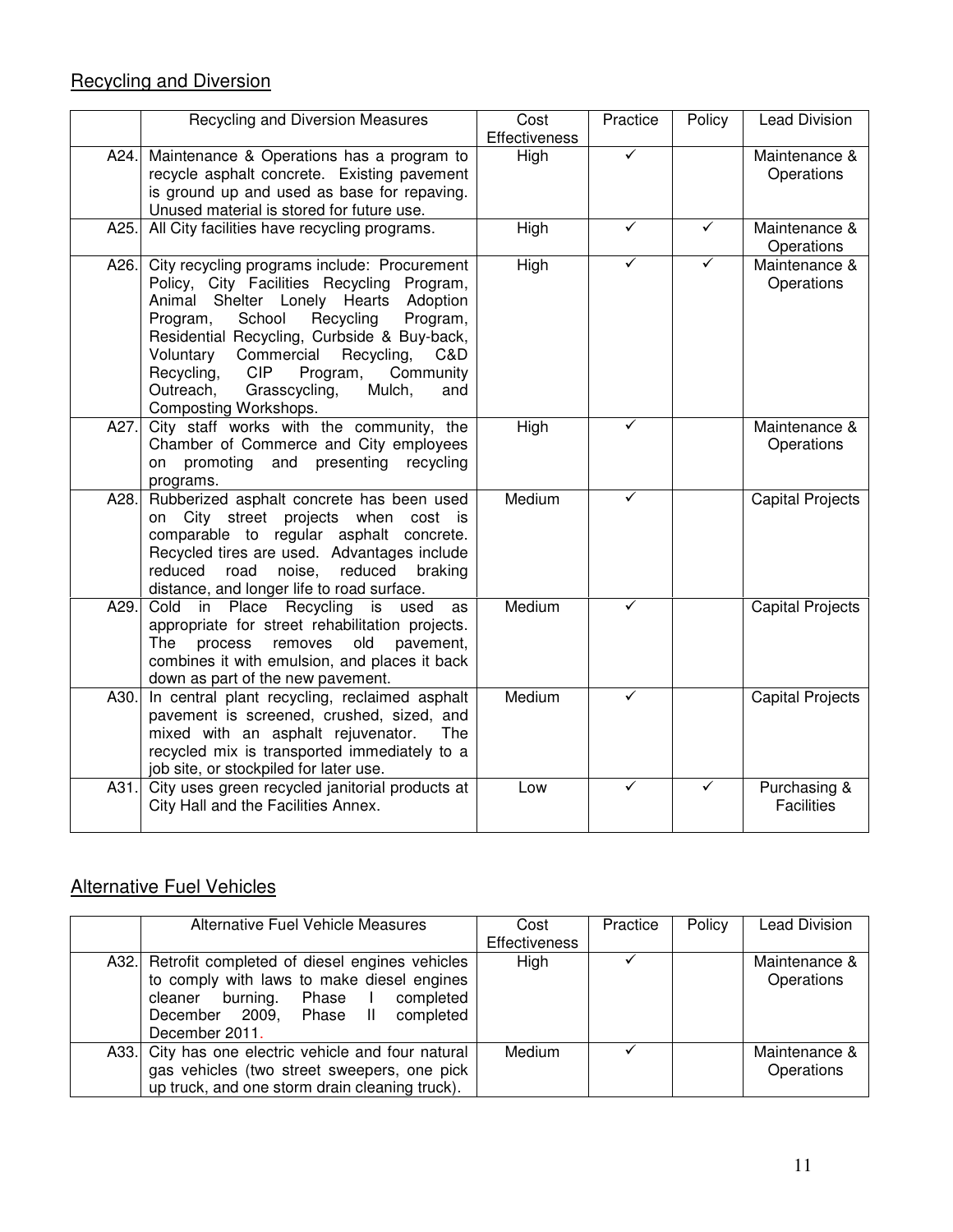#### **Education**

The City of Moreno Valley currently promotes education related to energy efficiency by participating in partnerships and organizations that promote energy efficiency and by attending seminars, workshops and trade shows related to green building, water conservation, and facility maintenance.

The City of Moreno Valley participates in the following organizations:

- Community Energy Partnership this partnership identifies incentives and rebates for City and developer projects.
- Energy Coalition Facilities Maintenance Division has completed energy audits for five buildings with the Energy Coalition.
- WRCOG Clean Cities public-private partnership dedicated to achieving improved air quality, energy security, economic development, and transportation goals.
- WRCOG Air Quality Task Force the task force brings together cities and local resources to share information on efforts and funding opportunities to improve air quality in the region.
- WRCOG Solid Waste Technical Committee the task force compromised of staff from each of WRCOG's member agencies and meets to discuss solid waste and recycling issues and makes recommendations to the WRCOG's Technical Advisory Committee on matters directly relating to Western Riverside County.
- Riverside County Solid Waste Management Advisory Council (Countywide Local Task Force) – this group provides advisory to the County's Planning Commission and Board on all substantive waste management issues and solid waste facility land use matters, and also assists the County and its cities in meeting AB939 requirements, from the preparation and revision of the Countywide Integrated Waste Management Plan (CIWMP) to reviewing and commenting on solid waste facilities and their expansions for consistency and recycling goals to the Department of Resources, Recycling and Recovery.

#### **Proposed Energy Efficiency Policies**

The following energy efficiency measures are suggested as policies and programs for municipal operations. The suggested measures include current practices of the City of Moreno Valley along with recommendations from the City's Energy Efficiency Task Force and the practices and policies of other jurisdictions. Many of the policies and programs will require additional study and formal adoption by the City Council prior to becoming effective.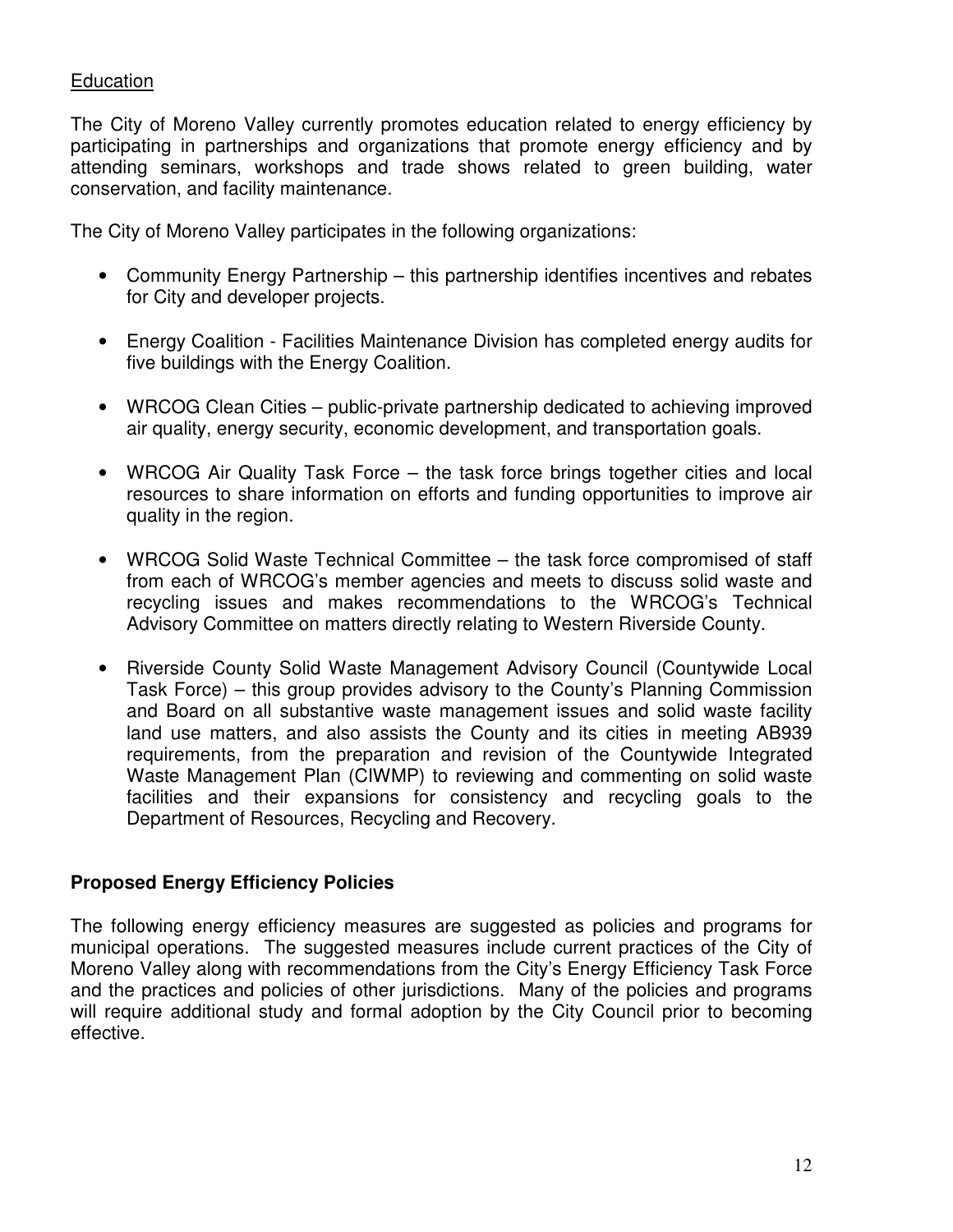|                  | <b>Reduction Measures</b>                                                                                                                                                                                                                                             | Energy Use | Water     | Recycling | Alternative    | Renewable | Greenhouse | Cost          | Lead                                                              |
|------------------|-----------------------------------------------------------------------------------------------------------------------------------------------------------------------------------------------------------------------------------------------------------------------|------------|-----------|-----------|----------------|-----------|------------|---------------|-------------------------------------------------------------------|
|                  | <b>Section I</b>                                                                                                                                                                                                                                                      | Reduction  | Use       | and       | Transportation | Energy    | Gas        | Effectiveness | Division                                                          |
|                  |                                                                                                                                                                                                                                                                       |            | Reduction | Diversion |                |           | Emission   |               |                                                                   |
| B1.              | Use reclaimed<br>water for<br>buildings,<br>facilities,<br>City<br>parks and parkways where<br>connection to reclaimed<br>water lines is feasible.                                                                                                                    |            |           |           |                |           |            | High          | Capital<br>Projects or<br>Contracting<br>Division /<br>Department |
| B <sub>2</sub> . | Participate in Savings by<br>Design or similar program<br>to identify ways to improve<br>the energy efficiency for all<br>new City buildings and<br>facilities.                                                                                                       | ✓          |           |           |                |           |            | High          | Capital<br>Projects or<br>Contracting<br>Division /<br>Department |
| B3.              | Establish policy to meet a<br>building<br>rating<br>green<br>standard<br><b>or</b><br>system<br>standard beyond Title 24<br>for all new buildings and<br>retrofits over 5,000 square<br>feet.                                                                         | ✓          |           |           |                |           |            | High          | Capital<br>Projects                                               |
| B4.              | Coordinate with Southern<br>California Edison or Moreno<br>Utility,<br>Valley<br>Eastern<br>Municipal Water<br>District,<br>and The Gas Company to<br>maximize rebates for all<br>building projects.                                                                  | ✓          |           |           |                |           |            | High          | Capital<br>Projects or<br>Contracting<br>Division /<br>Department |
| B5.              | Require life cycle cost for<br>all new facilities<br>and<br>retrofits over 5,000 square<br>feet that compare initial and<br>long-term costs for projects.<br>Include analysis in City<br>Council reports, to inform<br>decision makers of total<br>costs of projects. | ✓          |           |           |                |           |            | High          | Capital<br>Projects                                               |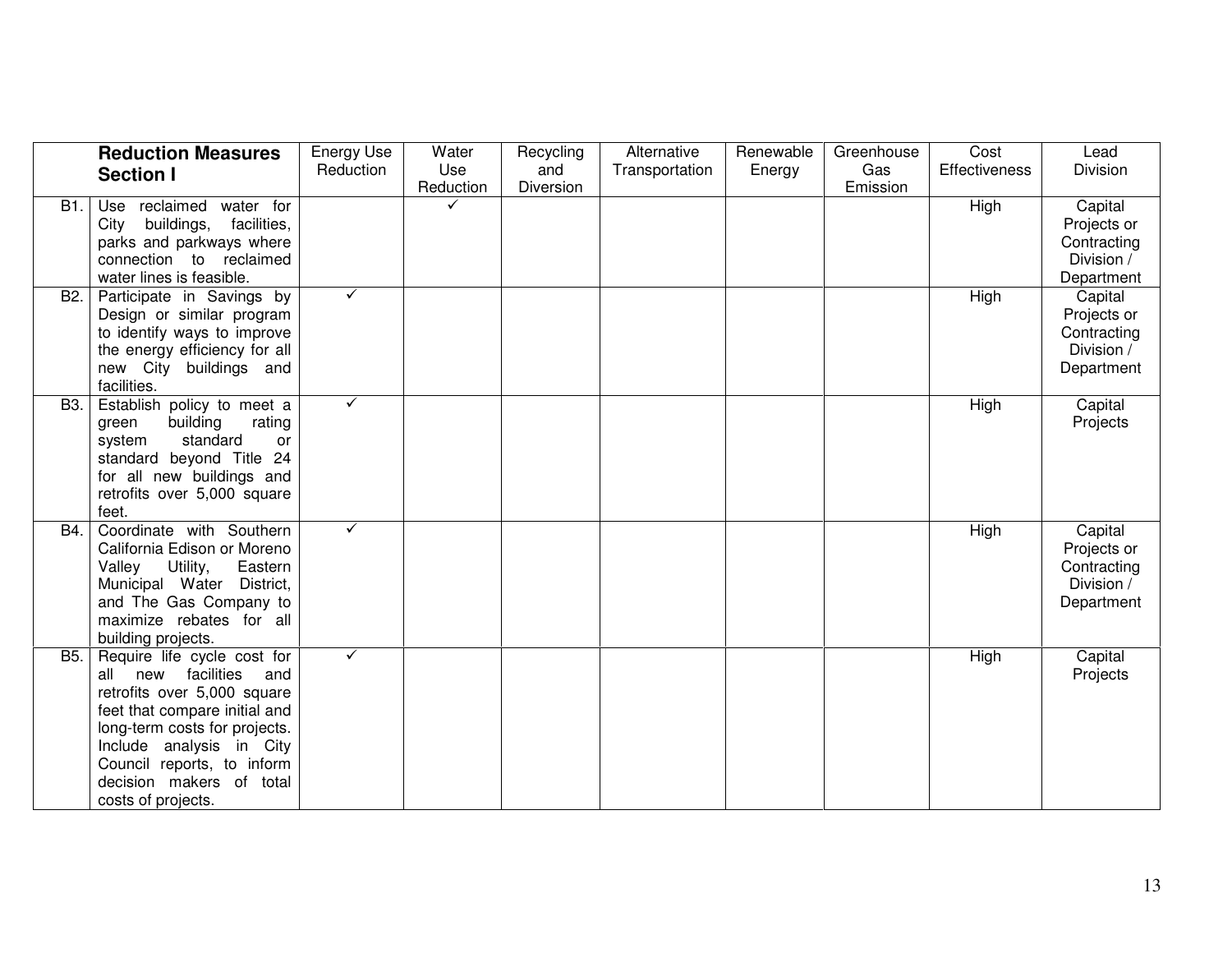|                   | <b>Reduction Measures</b><br><b>Section I</b>                                                                                                                                        | Energy Use<br>Reduction | Water<br>Use<br>Reduction | Recycling<br>and<br>Diversion | Alternative<br>Transportation | Renewable<br>Energy | Greenhouse<br>Gas<br>Emission | Cost<br><b>Effectiveness</b> | Lead<br>Division                 |
|-------------------|--------------------------------------------------------------------------------------------------------------------------------------------------------------------------------------|-------------------------|---------------------------|-------------------------------|-------------------------------|---------------------|-------------------------------|------------------------------|----------------------------------|
| <b>B6.</b>        | Benchmark all City facilities<br>in the Energy Star web site,<br>to monitor energy use at<br>City facilities.                                                                        | $\checkmark$            |                           |                               |                               |                     |                               | High                         | <b>Electric Utility</b>          |
| B7.               | Include all City facilities in<br>recycling<br>programs.<br>Establish a 75% diversion<br>rate goal.                                                                                  |                         |                           | ✓                             |                               |                     |                               | High                         | Maintenance<br>& Operations      |
| B <sub>8</sub>    | Recycle existing asphalt<br>concrete for used as base<br>whenever<br>for<br>streets<br>feasible.<br>Store recycled<br>material<br>not<br>used<br>immediately.                        |                         |                           | ✓                             |                               |                     |                               | High                         | Maintenance<br>& Operations      |
| <b>B9.</b>        | Seek funding for alternative<br>and fuel<br>efficient<br>fuel<br>vehicles and diesel retrofits.                                                                                      |                         |                           |                               | $\checkmark$                  |                     |                               | High                         | Maintenance<br>& Operations      |
| B <sub>10</sub> . | Establish minimum fleet<br>mileage standard for fleet<br>vehicles.                                                                                                                   |                         |                           |                               | $\checkmark$                  |                     |                               | High                         | Maintenance<br>& Operations      |
| B11.              | Promote rideshare program<br>for employees to decrease<br>vehicles miles traveled.                                                                                                   |                         |                           |                               | $\checkmark$                  |                     |                               | High                         | Maintenance<br>& Operations      |
| B12.              | Restrict use of turf at City<br>buildings and facilities to<br>gathering<br>and<br>areas<br>useable<br>open<br>space.<br>Replace low use turf areas<br>with drought tolerant plants. |                         | ✓                         |                               |                               |                     |                               | High                         | Parks &<br>Community<br>Services |
| B <sub>13</sub> . | Use smart controllers for all<br>City projects consistent with<br>City Landscape Standards.<br>Retrofit existing controllers<br>as funding is available.                             |                         | $\checkmark$              |                               |                               |                     |                               | <b>High</b>                  | Parks &<br>Community<br>Services |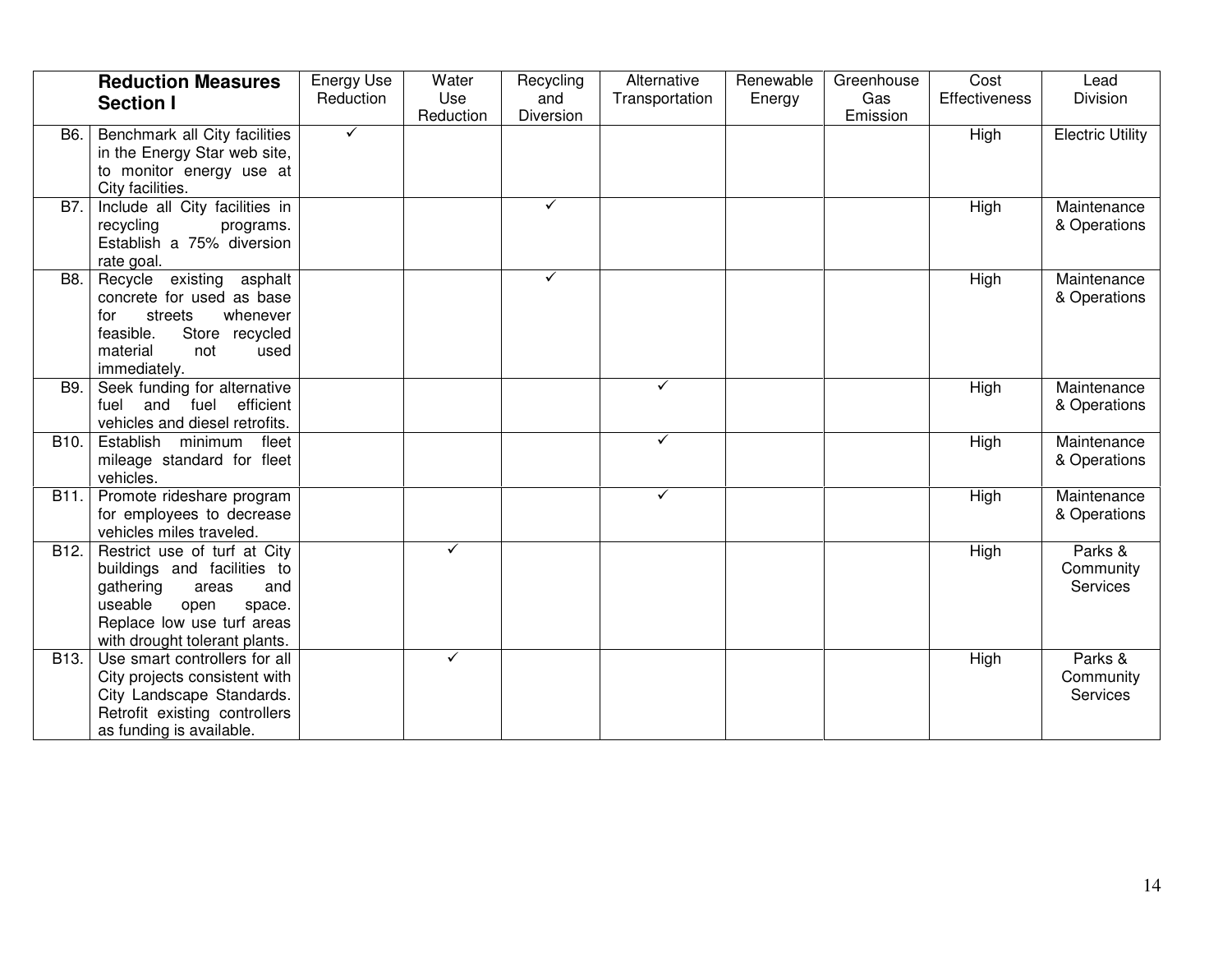|                   | <b>Reduction Measures</b><br><b>Section I</b>                                                                                                                                                                                                                                                     | <b>Energy Use</b><br>Reduction | Water<br>Use<br>Reduction | Recycling<br>and<br>Diversion | Alternative<br>Transportation | Renewable<br>Energy | Greenhouse<br>Gas<br>Emission | Cost<br><b>Effectiveness</b> | Lead<br>Division                 |
|-------------------|---------------------------------------------------------------------------------------------------------------------------------------------------------------------------------------------------------------------------------------------------------------------------------------------------|--------------------------------|---------------------------|-------------------------------|-------------------------------|---------------------|-------------------------------|------------------------------|----------------------------------|
| B14.              | Require<br>buildings<br>new<br>constructed in City parks<br>use solar tubes or equal<br>design for daytime lighting.                                                                                                                                                                              | $\checkmark$                   |                           |                               |                               |                     |                               | <b>High</b>                  | Parks &<br>Community<br>Services |
| B <sub>15</sub> . | Install<br>efficient<br>energy<br>fixtures for all new sport<br>field lights. Retrofit existing<br>lights as<br>funding<br>is<br>available.                                                                                                                                                       | $\checkmark$                   |                           |                               |                               |                     |                               | High                         | Parks &<br>Community<br>Services |
| B <sub>16</sub> . | Establish<br>an<br>energy<br>efficiency revolving fund to<br>deposit energy savings,<br>rebates and incentives. The<br>policy should consider the<br>following funding sources:<br>100% of rebate<br>and<br>incentive money and 50%<br>of energy bill savings from<br>energy efficiency projects. | $\checkmark$                   |                           |                               |                               |                     |                               | High                         | Planning                         |
| B17.              | Host<br>annual<br>Energy<br>Efficiency<br>Day<br>for<br>employees<br>with<br>demonstrations<br>and<br>literature on energy saving<br>products and practices for<br>work and at home. This<br>activity helps maintain Gold<br>level status with Energy<br>Coalition.                               | $\checkmark$                   |                           |                               |                               |                     | ✓                             | High                         | Planning                         |
| B <sub>18</sub> . | Encourage employees to<br>submit energy efficiency<br>recommendations for City<br>operations<br>and<br>assess<br>them.                                                                                                                                                                            | $\checkmark$                   |                           |                               |                               |                     |                               | High                         | Planning                         |
| B <sub>19</sub> . | Install light sensors, which<br>turn off the lights when a<br>is<br>not in use,<br>room<br>wherever practical.                                                                                                                                                                                    | $\checkmark$                   |                           |                               |                               |                     |                               | High                         | Purchasing &<br>Facilities       |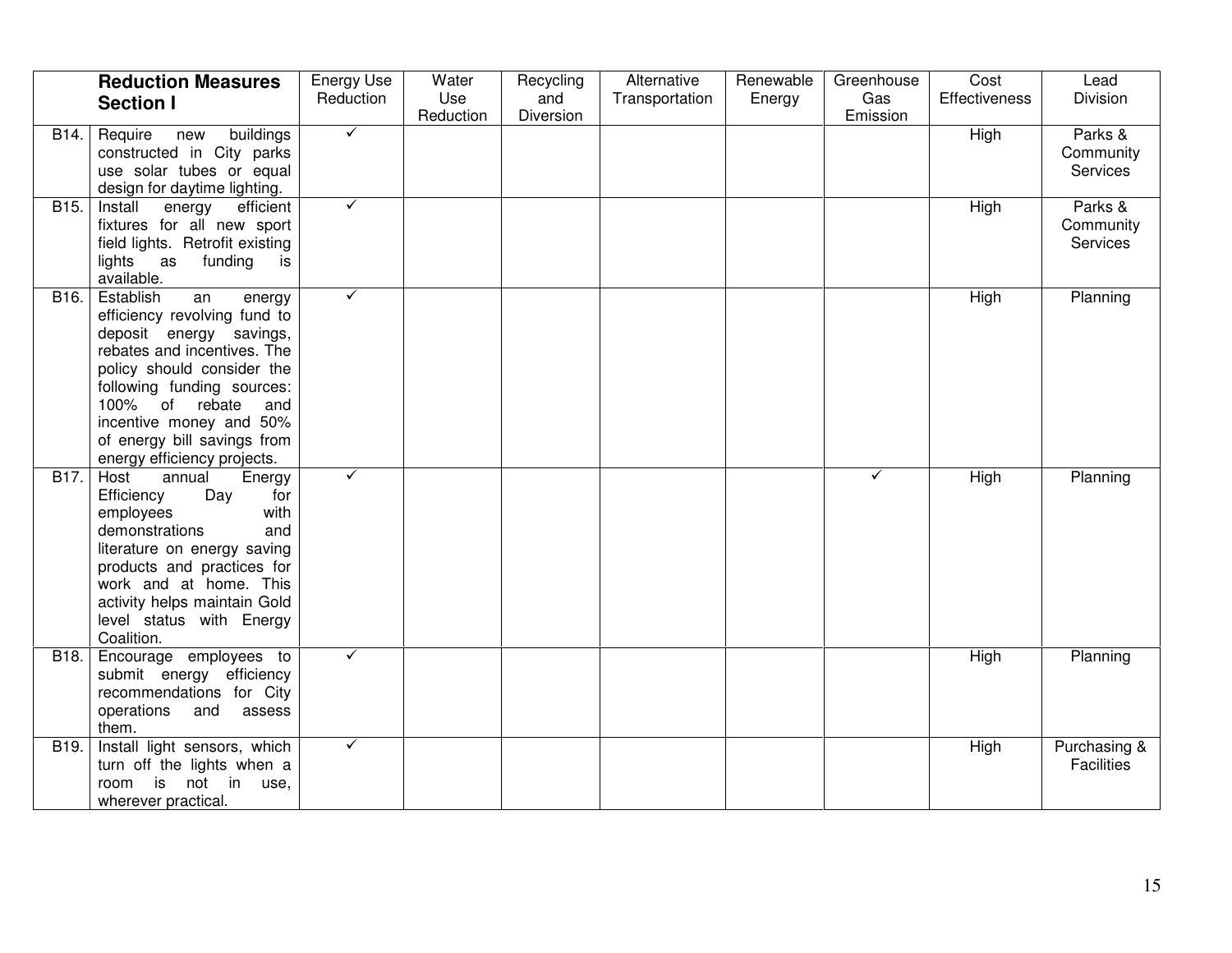|      | <b>Reduction Measures</b><br><b>Section I</b>                                                                                                                                            | <b>Energy Use</b><br>Reduction | Water<br>Use<br>Reduction | Recycling<br>and<br>Diversion | Alternative<br>Transportation | Renewable<br>Energy | Greenhouse<br>Gas<br>Emission | Cost<br><b>Effectiveness</b> | Lead<br>Division                  |
|------|------------------------------------------------------------------------------------------------------------------------------------------------------------------------------------------|--------------------------------|---------------------------|-------------------------------|-------------------------------|---------------------|-------------------------------|------------------------------|-----------------------------------|
| B20. | Allow for safety concerns<br>for City facilities and reduce<br>or turn off exterior and<br>interior lights when facilities<br>are not in use.                                            | $\checkmark$                   |                           |                               |                               |                     |                               | High                         | Purchasing &<br><b>Facilities</b> |
| B21. | Include in all City leases<br>permission to do energy<br>retrofits (e.g. replace light<br>bulbs).                                                                                        | $\checkmark$                   |                           |                               |                               |                     |                               | High                         | Purchasing &<br><b>Facilities</b> |
| B22. | City<br>building<br>Set<br>thermostats at Federal and<br><b>State</b><br>recommendations,<br>currently<br>68<br>degrees<br>(winter) and 78 degrees<br>(summer),<br>wherever<br>possible. | ✓                              |                           |                               |                               |                     |                               | High                         | Purchasing &<br><b>Facilities</b> |
| B23. | Utilize an energy monitoring<br>system to track electricity<br>identify<br>and<br>use<br>areas/facilities that can be<br>operated more efficiently.                                      | $\checkmark$                   |                           |                               |                               |                     |                               | High                         | Purchasing &<br><b>Facilities</b> |
| B24. | Provide<br>routine<br>maintenance of the heating<br>and air conditioning (HVAC)<br>systems at City facilities.                                                                           | ✓                              |                           |                               |                               |                     |                               | High                         | Purchasing &<br><b>Facilities</b> |
| B25. | Complete periodic energy<br>audits of all City facilities to<br>identify energy efficiency<br>opportunities<br>and<br>implement all cost effective<br>recommendations.                   | $\checkmark$                   |                           |                               |                               |                     |                               | High                         | Purchasing &<br><b>Facilities</b> |
| B26. | Replace<br>interior<br>and<br>exterior lighting fixtures with<br>efficient<br>energy<br>more<br>fixtures as they become<br>available and cost effective,<br>as funding is available.     | $\checkmark$                   |                           |                               |                               |                     |                               | High                         | Purchasing &<br><b>Facilities</b> |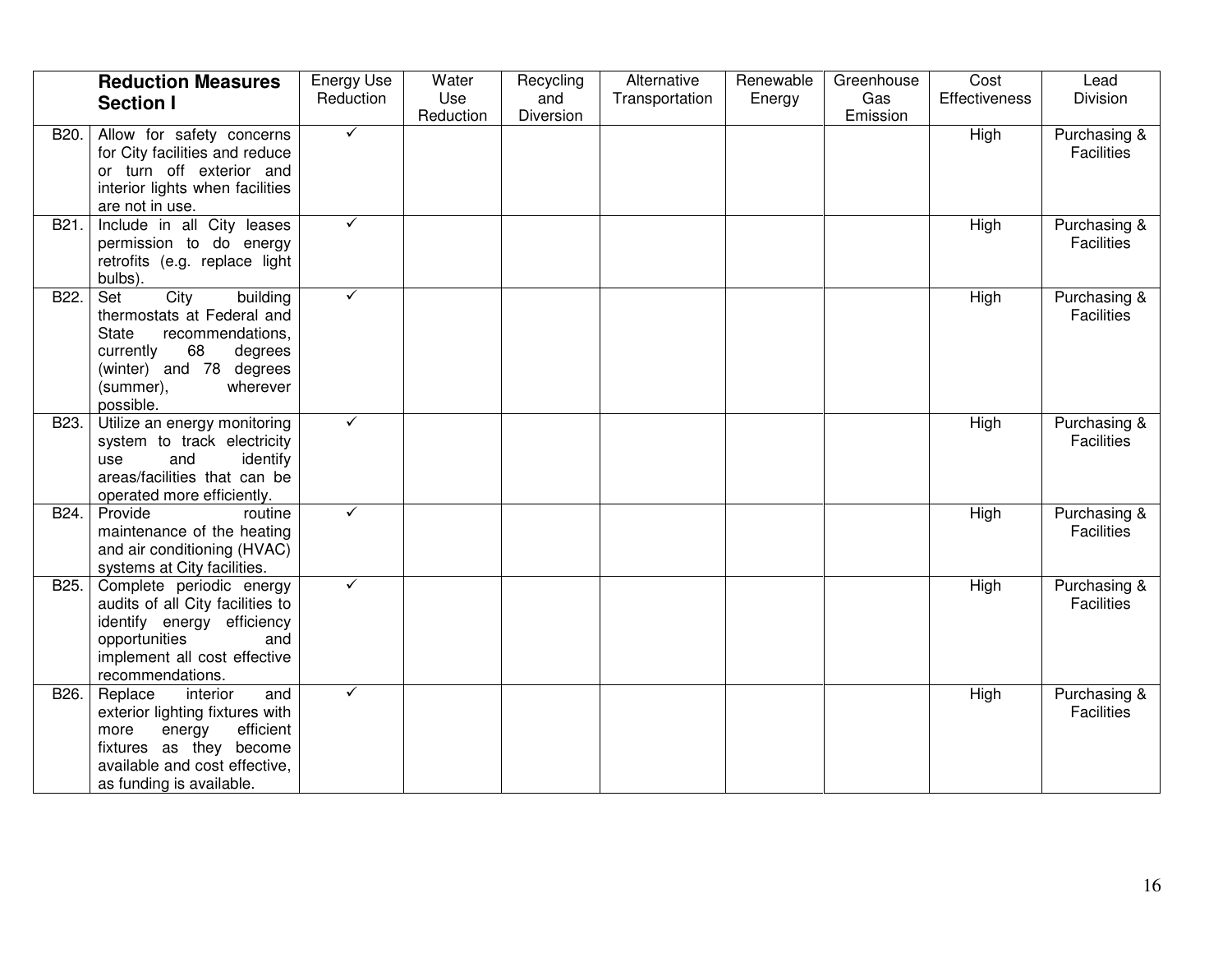|      | <b>Reduction Measures</b><br><b>Section I</b>                                                                                                                                                                                                         | Energy Use<br>Reduction | Water<br>Use<br>Reduction | Recycling<br>and<br>Diversion | Alternative<br>Transportation | Renewable<br>Energy | Greenhouse<br>Gas<br>Emission | Cost<br><b>Effectiveness</b> | Lead<br>Division                  |
|------|-------------------------------------------------------------------------------------------------------------------------------------------------------------------------------------------------------------------------------------------------------|-------------------------|---------------------------|-------------------------------|-------------------------------|---------------------|-------------------------------|------------------------------|-----------------------------------|
| B27. | Base purchasing decisions<br>environmental<br>on<br>information and life cycle<br>costs.                                                                                                                                                              | $\checkmark$            |                           |                               |                               |                     |                               | High                         | Purchasing &<br><b>Facilities</b> |
| B28. | Install computer monitoring<br>systems in new City<br>facilities to allow continuous<br>control of HVAC systems.<br>Retrofit existing facilities as<br>funding becomes available.                                                                     | $\checkmark$            |                           |                               |                               |                     |                               | High                         | Purchasing &<br><b>Facilities</b> |
| B29. | Install automatic shutoff<br>faucets and 0.5 gallon per<br>minute aerators in new City<br>buildings<br>facilities<br>and<br>practical.<br>wherever<br>Replace existing faucets<br>and aerators as funding is<br>available.                            |                         | $\checkmark$              |                               |                               |                     |                               | High                         | Purchasing &<br><b>Facilities</b> |
| B30. | Review median landscape<br>standards to increase water<br>with efficient<br>efficiency,<br>grading<br>irrigation,<br>that<br>retains water run off and a<br>drought<br>tolerant<br>plant<br>palette.                                                  |                         | ✓                         |                               |                               |                     |                               | High                         | Special<br><b>Districts</b>       |
| B31. | Seek grants to renovate<br>Boulevard<br>Alessandro<br>medians to<br>reduce or<br>eliminate turf, which would<br>water, electricity<br>reduce<br>and gasoline (maintenance<br>and<br>equipment)<br>use,<br>reduce maintenance cost<br>and green waste. |                         | ✓                         |                               |                               |                     |                               | High                         | Special<br><b>Districts</b>       |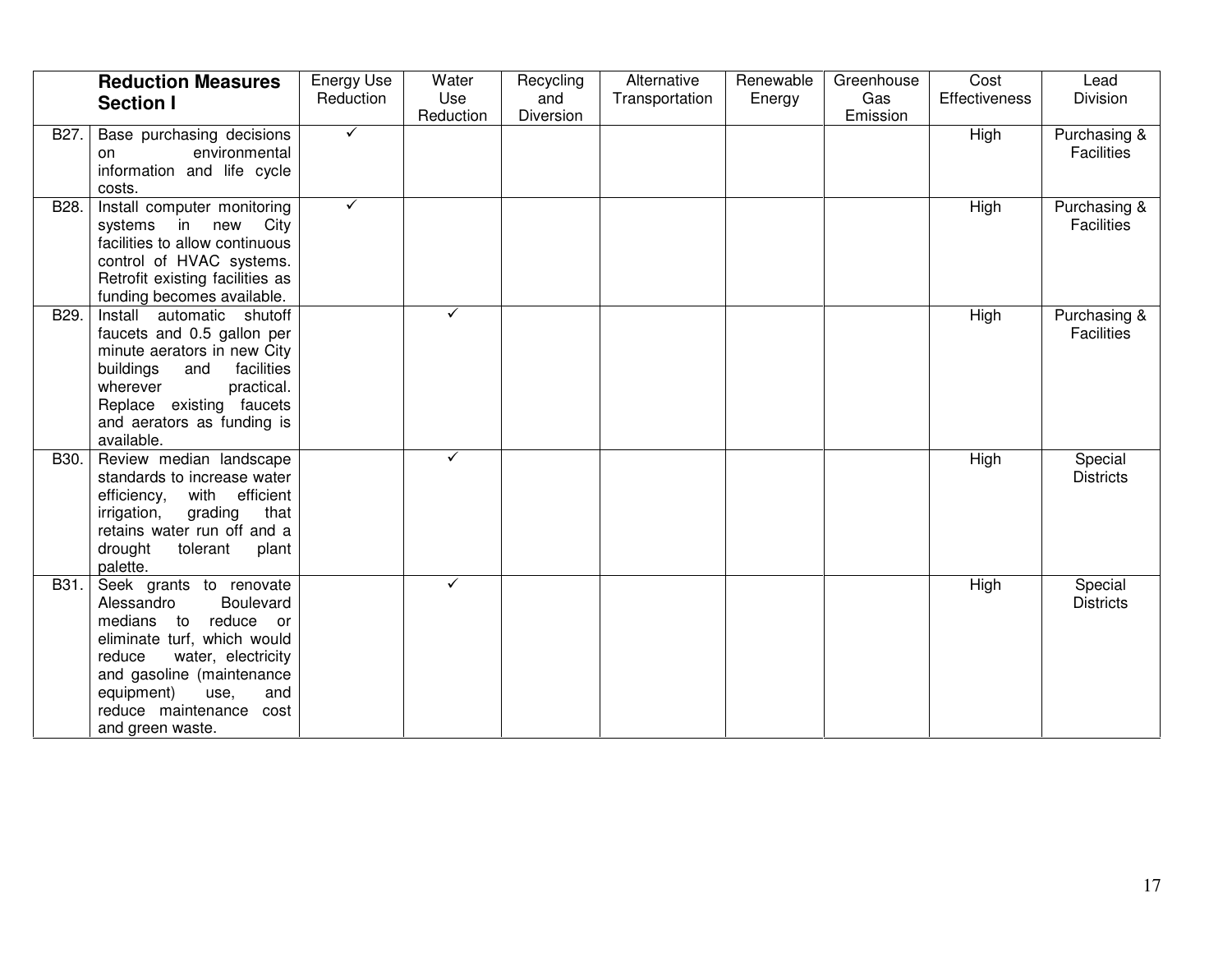|      | <b>Reduction Measures</b><br><b>Section I</b>                                                                                                                                                               | <b>Energy Use</b><br>Reduction | Water<br>Use | Recycling<br>and | Alternative<br>Transportation | Renewable<br>Energy | Greenhouse<br>Gas | Cost<br><b>Effectiveness</b> | Lead<br>Division                 |
|------|-------------------------------------------------------------------------------------------------------------------------------------------------------------------------------------------------------------|--------------------------------|--------------|------------------|-------------------------------|---------------------|-------------------|------------------------------|----------------------------------|
|      |                                                                                                                                                                                                             |                                | Reduction    | Diversion        |                               |                     | Emission          |                              |                                  |
| B32. | Establish guideline<br>that<br>identifies criteria for using<br>'green concrete' or concrete<br>made<br>with<br>recycled<br>aggregate. Use reduces<br>$CO2$ emissions and solid<br>waste sent to landfills. |                                |              | $\checkmark$     |                               |                     |                   | Medium                       | Capital<br>Projects              |
| B33. | Document municipal green<br>building efforts and post-<br>building<br>occupancy<br>performance metrics on the<br>City website for use as a<br>the<br>resource<br>for<br>development community.              | $\checkmark$                   |              |                  |                               |                     |                   | Medium                       | Capital<br>Projects              |
| B34. | Establish guideline<br>that<br>identifies criteria for using<br>rubberized asphalt concrete<br>for City projects.                                                                                           |                                |              | $\checkmark$     |                               |                     |                   | Medium                       | Capital<br>Projects              |
| B35. | moving<br>City<br>Consider<br>electric load off-peak to<br>reduce peak demand and<br>take advantage of lower<br>rates.                                                                                      | $\checkmark$                   |              |                  |                               |                     |                   | Medium                       | <b>Electric Utility</b>          |
| B36. | Identify opportunities for on-<br>renewable energy<br>site<br>generation on City-owned<br>and private property.                                                                                             | $\checkmark$                   |              |                  |                               |                     |                   | Medium                       | <b>Electric Utility</b>          |
| B37. | Establish a zero waste<br>policy to require everything<br>to be recycled, with minimal<br>disposables allowed and<br>encourage composting.                                                                  |                                |              | $\checkmark$     |                               |                     |                   | Medium                       | Maintenance<br>& Operations      |
| B38. | Require use of photo cells<br>shutoff<br>automatic<br>and<br>timers in park buildings<br>wherever practical.                                                                                                | ✓                              |              |                  |                               |                     |                   | Medium                       | Parks &<br>Community<br>Services |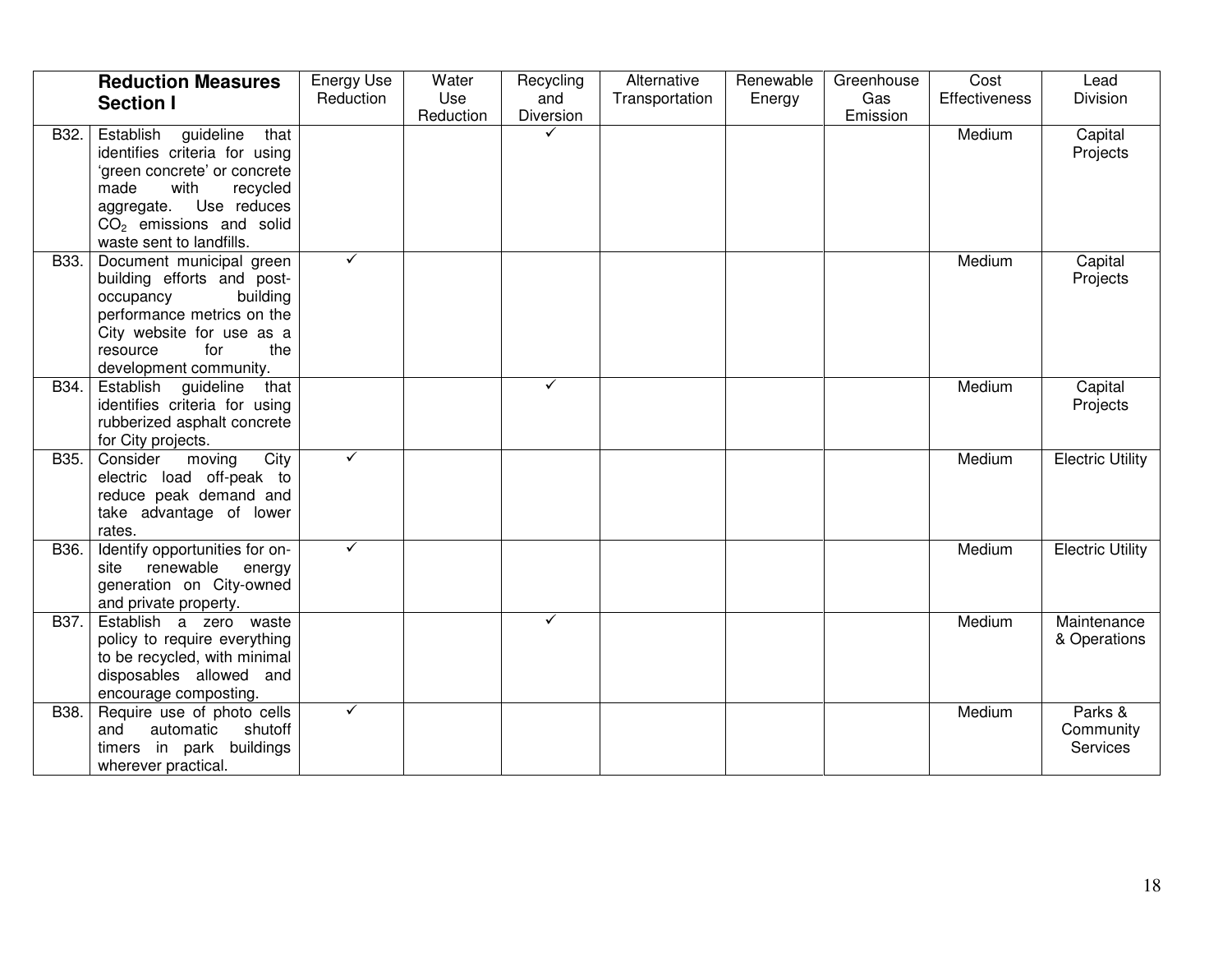|      | <b>Reduction Measures</b><br><b>Section I</b>                                                                                                                                                                                      | <b>Energy Use</b><br>Reduction | Water<br>Use<br>Reduction | Recycling<br>and<br>Diversion | Alternative<br>Transportation | Renewable<br>Energy | Greenhouse<br>Gas<br>Emission | Cost<br><b>Effectiveness</b> | Lead<br>Division                  |
|------|------------------------------------------------------------------------------------------------------------------------------------------------------------------------------------------------------------------------------------|--------------------------------|---------------------------|-------------------------------|-------------------------------|---------------------|-------------------------------|------------------------------|-----------------------------------|
| B39. | Coordinate with near by<br>jurisdictions to implement<br>regional energy efficiency<br>programs.                                                                                                                                   | $\checkmark$                   |                           |                               |                               |                     |                               | Medium                       | Planning                          |
| B40. | green/recycled<br>Use<br>janitorial products at City<br>facilities<br>whenever cost<br>effective.                                                                                                                                  |                                |                           | $\checkmark$                  |                               |                     |                               | Medium                       | Purchasing &<br>Facilities        |
| B41. | Provide bicycle parking at<br>City facilities.                                                                                                                                                                                     |                                |                           |                               | $\checkmark$                  |                     |                               | Medium                       | Purchasing &<br><b>Facilities</b> |
| B42. | Research potential savings<br>of synthetic turf and/or low<br>water use plantings in<br>medians,<br>assessing<br>installation,<br>maintenance<br>and water costs.                                                                  |                                | ✓                         |                               |                               |                     |                               | Medium                       | Special<br><b>Districts</b>       |
| B43. | Consider use of timers on<br>street lights to shut off<br>during late evening and<br>early morning hours when<br>traffic volumes are low,<br>pursuant to adoption of a<br>policy regarding hours of<br>operation for streetlights. | $\checkmark$                   |                           |                               |                               |                     |                               | Medium                       | Special<br><b>Districts</b>       |
| B44. | Provide incentives for City<br>staff to develop expertise<br>and certification in green<br>building strategies.                                                                                                                    | ✓                              | ✓                         | $\checkmark$                  | ✓                             | ✓                   | $\checkmark$                  | Low                          | <b>Building</b>                   |
| B45. | Consider adding<br>charge<br>other<br>stations<br>and<br>alternative fuel facilities at<br>City facilities.                                                                                                                        |                                |                           |                               | $\checkmark$                  |                     |                               | Low                          | Maintenance<br>& Operations       |
| B46. | Assess use of low flow<br>toilets and waterless urinals<br>as performance improves<br>maintenance<br>and<br>costs<br>drop.                                                                                                         |                                | ✓                         |                               |                               |                     |                               | Low                          | Purchasing &<br>Facilities        |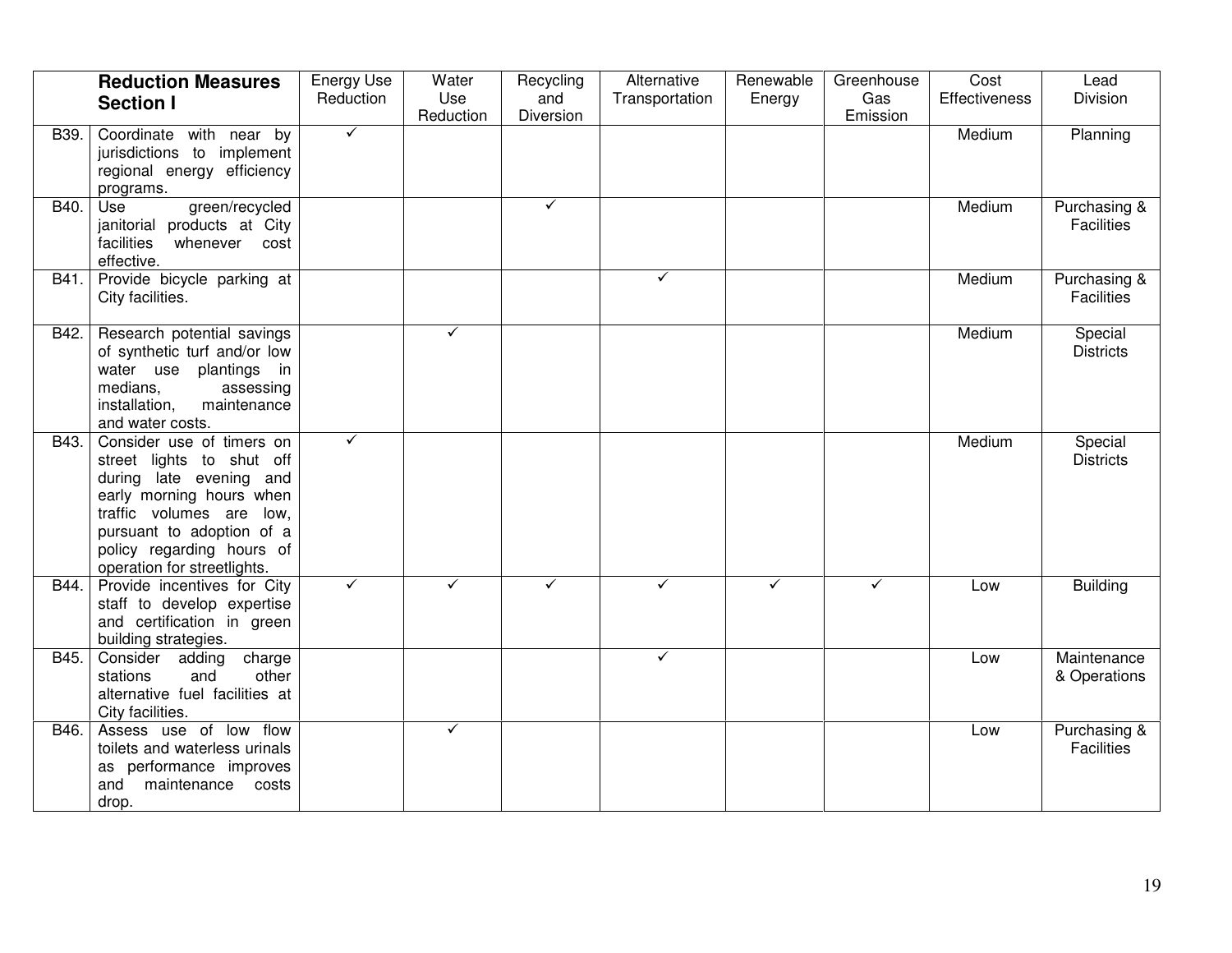|      | <b>Reduction Measures</b><br><b>Section I</b>                                                                                                                                                      | Energy Use<br>Reduction | Water<br>Use<br>Reduction | Recycling<br>and<br><b>Diversion</b> | Alternative<br>Transportation | Renewable<br>Energy | Greenhouse<br>Gas<br>Emission | Cost<br><b>Effectiveness</b> | Lead<br>Division                  |
|------|----------------------------------------------------------------------------------------------------------------------------------------------------------------------------------------------------|-------------------------|---------------------------|--------------------------------------|-------------------------------|---------------------|-------------------------------|------------------------------|-----------------------------------|
| B47. | Require<br>operation<br>of<br>ventilation fans at all City<br>facilities when occupied to<br>maintain a comfortable<br>temperature, humidity level<br>of 60%, and reduce carbon<br>dioxide levels. | $\checkmark$            |                           |                                      |                               |                     |                               | Low                          | Purchasing &<br><b>Facilities</b> |
| B48. | Replace<br>towel<br>paper<br>dispensers with air dryers in<br>facilities<br>City<br>where<br>practical and cost effective.                                                                         |                         |                           | $\checkmark$                         |                               |                     |                               | Low                          | Purchasing &<br><b>Facilities</b> |
| B49. | Establish LED<br>standard<br>(fixture and spacing) for<br>streetlights<br>for<br>new<br>installations<br>and<br>retrofit<br>existing lights as funding<br>permits.                                 | ✓                       |                           |                                      |                               |                     |                               | Low                          | Transportation<br>Engineering     |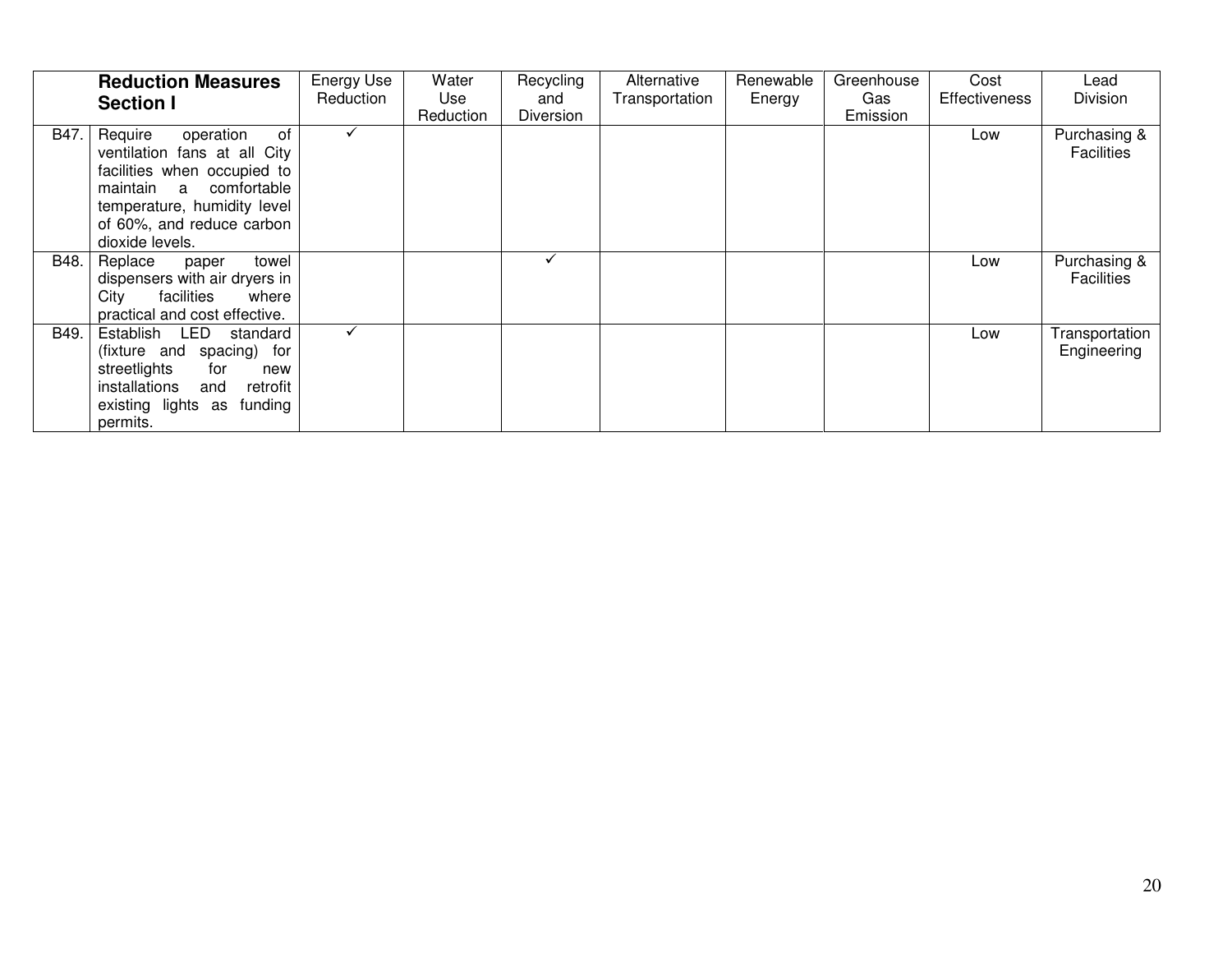# SECTION II – CLIMATE ACTION STRATEGY

#### **Proposed Climate Action Policies**

The following energy efficiency measures are suggested as policies for the City of Moreno Valley as a community. The suggested measures include recommendations from the City's Energy Efficiency Task Force and the practices and policies of other jurisdictions.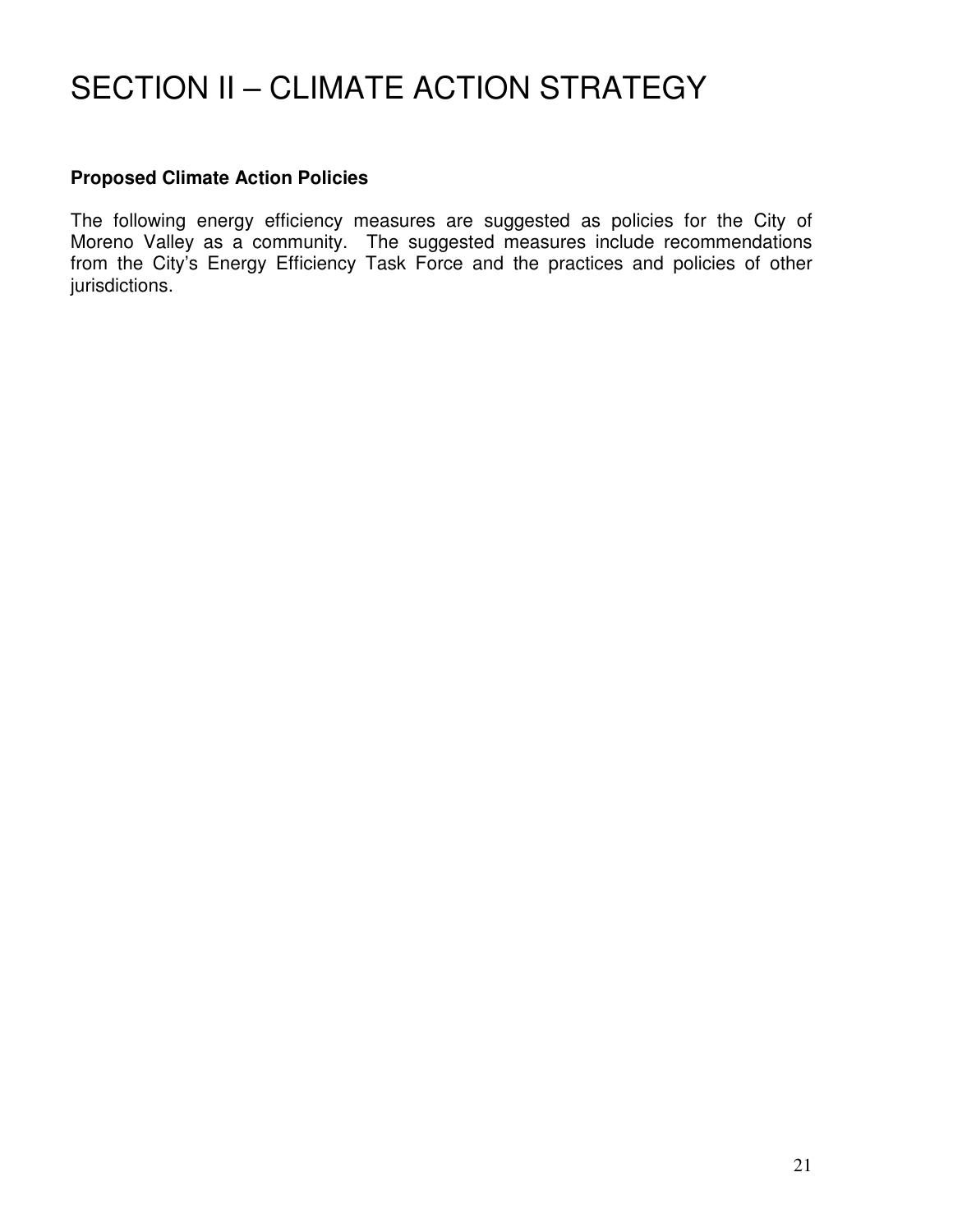|                  | <b>Reduction Measures</b><br><b>Section II</b>                                                                                                                                           | Energy<br>Use<br>Reduction | Water<br>Use<br>Reduction | Recycling<br>and<br>Diversion | Alternative<br>Transportation | Renewable<br>Energy | Greenhouse<br>Gas<br>Emission | Cost<br><b>Effectiveness</b> | Lead<br>Division                                                      |
|------------------|------------------------------------------------------------------------------------------------------------------------------------------------------------------------------------------|----------------------------|---------------------------|-------------------------------|-------------------------------|---------------------|-------------------------------|------------------------------|-----------------------------------------------------------------------|
| C1.              | Install light colored "cool" roofs<br>and cool pavements. (Cool roofs<br>are a requirement per State Title<br>24/CalGreen Building Standards).                                           | $\checkmark$               |                           |                               |                               |                     |                               | High                         | <b>Building</b>                                                       |
| C <sub>2</sub> . | Require Energy Star equipment<br>appliances<br>and<br>in<br>new<br>construction & renovations.                                                                                           | $\checkmark$               |                           |                               |                               |                     | $\checkmark$                  | High                         | <b>Building</b>                                                       |
| C3.              | Specify no- or low-VOC (Volatile<br>Organic Compound) materials.                                                                                                                         |                            |                           |                               |                               |                     | $\checkmark$                  | High                         | <b>Building</b>                                                       |
| C4.              | Install photovoltaic or other solar<br>technology for city owned facilities<br>wherever feasible.                                                                                        |                            |                           |                               |                               | ✓                   |                               | High                         | <b>Capital Projects</b><br>or Contracting<br>Division /<br>Department |
| C <sub>5</sub> . | Partner<br>with<br>the<br>largest<br>of<br>energy<br>consumers<br>to<br>encourage and promote their<br>energy efficiency activities.                                                     | $\checkmark$               |                           |                               |                               |                     |                               | High                         | <b>Electric Utility</b>                                               |
| C6.              | Promote and implement programs<br>to encourage load shifting to off-<br>peak house and explore demand<br>response solutions.                                                             | $\checkmark$               |                           |                               |                               |                     |                               | High                         | <b>Electric Utility</b>                                               |
| C7.              | Provide education on energy<br>efficiency to residents, customers<br>and/or tenants.                                                                                                     | $\checkmark$               |                           |                               |                               |                     |                               | High                         | <b>Electric Utility</b>                                               |
| C8.              | Create new Partnership brand to<br>City and<br>Utility<br>integrate<br>campaigns<br>marketing<br>to<br>customers. Develop Marketing<br>Team to coordinate City and<br>Utility marketing. | $\checkmark$               |                           |                               |                               |                     |                               | High                         | <b>Electric Utility</b>                                               |
| C9.              | efforts by<br>Increase marketing<br>organizing<br>following<br>the<br>community activities:<br>City sponsored ideas<br>expo and stakeholder<br>meetings;<br>City presenting program      | $\blacktriangledown$       |                           |                               |                               |                     |                               | High                         | <b>Electric Utility</b>                                               |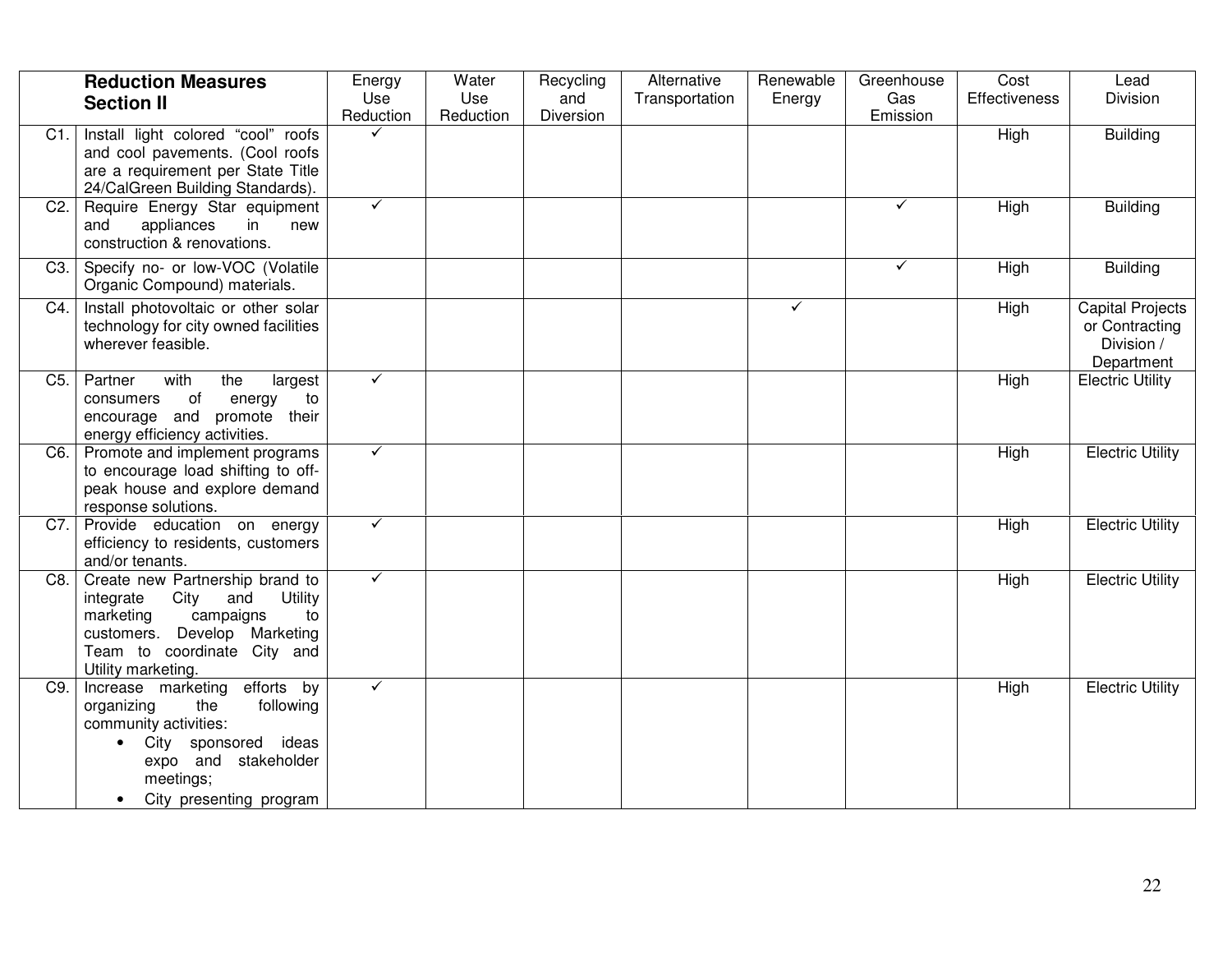|                   | <b>Reduction Measures</b><br><b>Section II</b>                                                                                                                                                                                                                                                                                                           | Energy<br>Use<br>Reduction | Water<br>Use<br>Reduction | Recycling<br>and<br>Diversion | Alternative<br>Transportation | Renewable<br>Energy | Greenhouse<br>Gas<br>Emission | Cost<br><b>Effectiveness</b> | Lead<br>Division            |
|-------------------|----------------------------------------------------------------------------------------------------------------------------------------------------------------------------------------------------------------------------------------------------------------------------------------------------------------------------------------------------------|----------------------------|---------------------------|-------------------------------|-------------------------------|---------------------|-------------------------------|------------------------------|-----------------------------|
|                   | Chamber<br>of<br>at<br>Commerce meetings;<br>City<br>working<br>with<br>$\bullet$<br>community<br>local<br>organizations,<br>service clubs, HOA's to<br>educate and sign-up<br>participants;<br>Contractors marketing to<br>$\bullet$<br>residential and business<br>customers;<br>City Council recognizing "energy<br>champions" at televised meetings. |                            |                           |                               |                               |                     |                               |                              |                             |
| C <sub>10</sub> . | Implement<br>low<br>impact<br>practices<br>that<br>development<br>maintain existing site hydrology to<br>manage storm water and protect<br>the environment. (Use of low<br>impact development practices is<br>required by the new regional<br>water quality permit.)                                                                                     |                            | $\checkmark$              |                               |                               |                     |                               | High                         | Land<br>Development         |
| C11.              | Require that developers recycle<br>existing street material for use as<br>base for new streets.                                                                                                                                                                                                                                                          |                            |                           | ✓                             |                               |                     |                               | High                         | Land<br>Development         |
| C <sub>12</sub> . | Work with Waste Management to<br>utilize billing statements or MVTV-<br>3 to encourage businesses and<br>residents to enroll in recycling<br>programs.                                                                                                                                                                                                   |                            |                           | ✓                             |                               |                     |                               | High                         | Maintenance &<br>Operations |
| C <sub>13</sub> . | Explore grants to pay for recycling<br>collection devices and their<br>maintenance to be placed with<br>public trash bins.                                                                                                                                                                                                                               |                            |                           | ✓                             |                               |                     |                               | High                         | Maintenance &<br>Operations |
| C14.              | Increase recycling<br>at<br>public<br>events.                                                                                                                                                                                                                                                                                                            |                            |                           | ✓                             |                               |                     |                               | High                         | Maintenance &<br>Operations |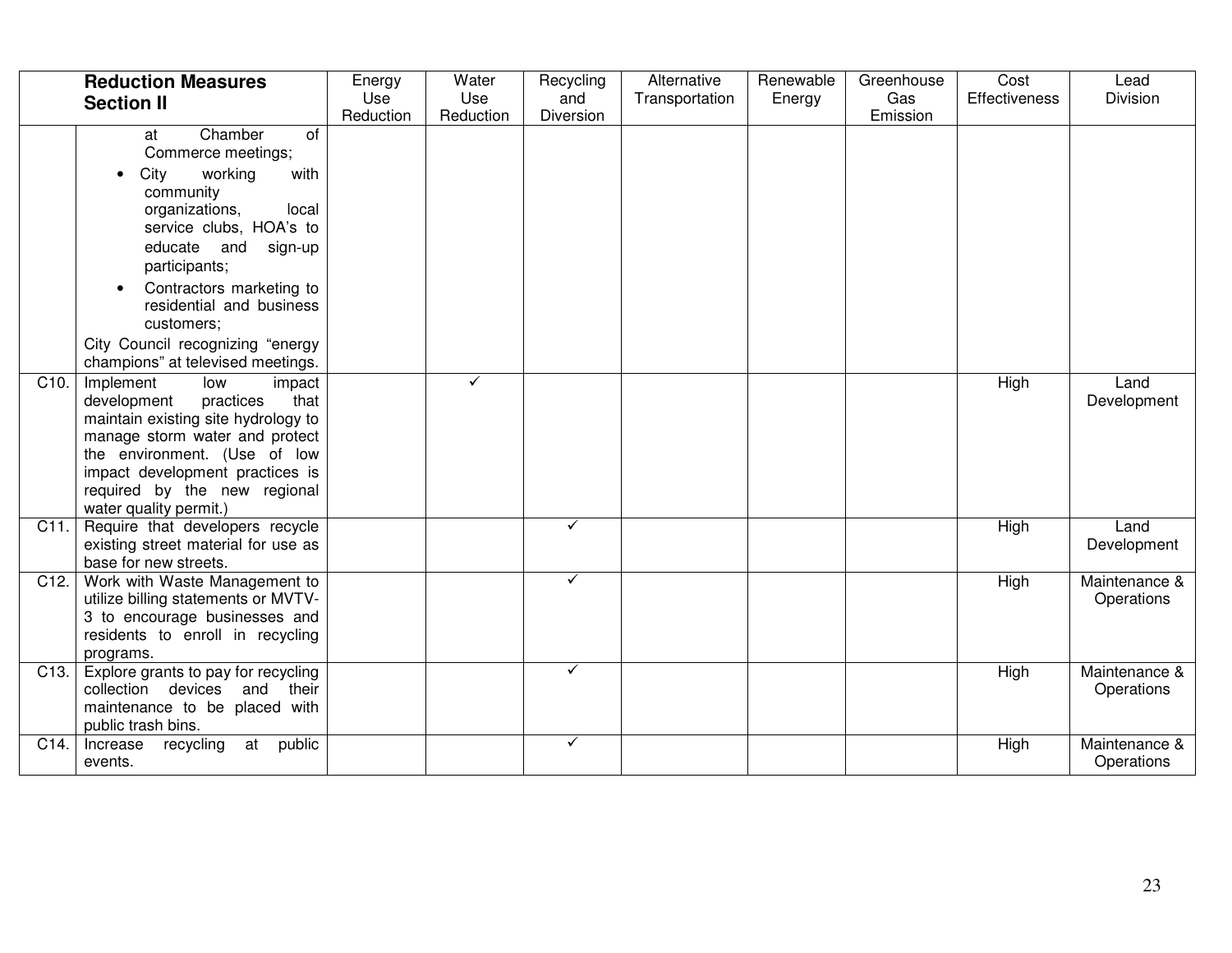|                   | <b>Reduction Measures</b><br><b>Section II</b>                                                                                                                                                                                                                                                                                         | Energy<br>Use<br>Reduction | Water<br>Use<br>Reduction | Recycling<br>and<br>Diversion | Alternative<br>Transportation | Renewable<br>Energy | Greenhouse<br>Gas<br>Emission | Cost<br><b>Effectiveness</b> | Lead<br>Division                      |
|-------------------|----------------------------------------------------------------------------------------------------------------------------------------------------------------------------------------------------------------------------------------------------------------------------------------------------------------------------------------|----------------------------|---------------------------|-------------------------------|-------------------------------|---------------------|-------------------------------|------------------------------|---------------------------------------|
| C <sub>15</sub> . | Install water-efficient irrigation<br>systems and devices and use<br>water-efficient irrigation methods.                                                                                                                                                                                                                               |                            | $\checkmark$              |                               |                               |                     |                               | High                         | Parks &<br>Community<br>Services      |
|                   | C16. Promote use of City's multi-use<br>trail system.                                                                                                                                                                                                                                                                                  |                            |                           |                               | ✓                             |                     |                               | High                         | Parks &<br>Community<br>Services      |
|                   | C17. Establish Energy Efficiency and<br>Conservation baselines.<br>Set<br>municipal and community wide<br>energy demand and usage<br>reduction goals and implement<br>them by leveraging program<br>resources and incentives already<br>committed or potentially available.                                                            | $\checkmark$               |                           |                               |                               |                     |                               | High                         | Planning                              |
| C <sub>18</sub> . | Maintain<br>City's<br>Community<br>Partnership<br>with<br>program<br>Southern California Edison, The<br>Gas Company, and Moreno<br>Valley Electric Utility through the<br>Energy Coalition. This partnership<br>allows for funding the City can<br>use for energy conservation<br>marketing,<br>education,<br>and<br>outreach efforts. | $\checkmark$               |                           |                               |                               |                     |                               | High                         | Planning &<br><b>Electric Utility</b> |
| C19.              | City act as a model of energy<br>conservation stewardship. Build<br>upon historical and current<br>energy conservation efforts as the<br>foundation for continued efforts<br>and education of the community<br>energy<br>efficiency<br>and<br>on<br>conservation cost savings and<br>environmental benefits.                           | $\checkmark$               |                           |                               |                               |                     |                               | High                         | Planning                              |
| C20.              | Require new large developments<br>(projects of regional significance)<br>participate in the Savings by<br>Design or similar programs to<br>identify ways to improve energy                                                                                                                                                             | $\checkmark$               |                           |                               |                               |                     |                               | High                         | Planning                              |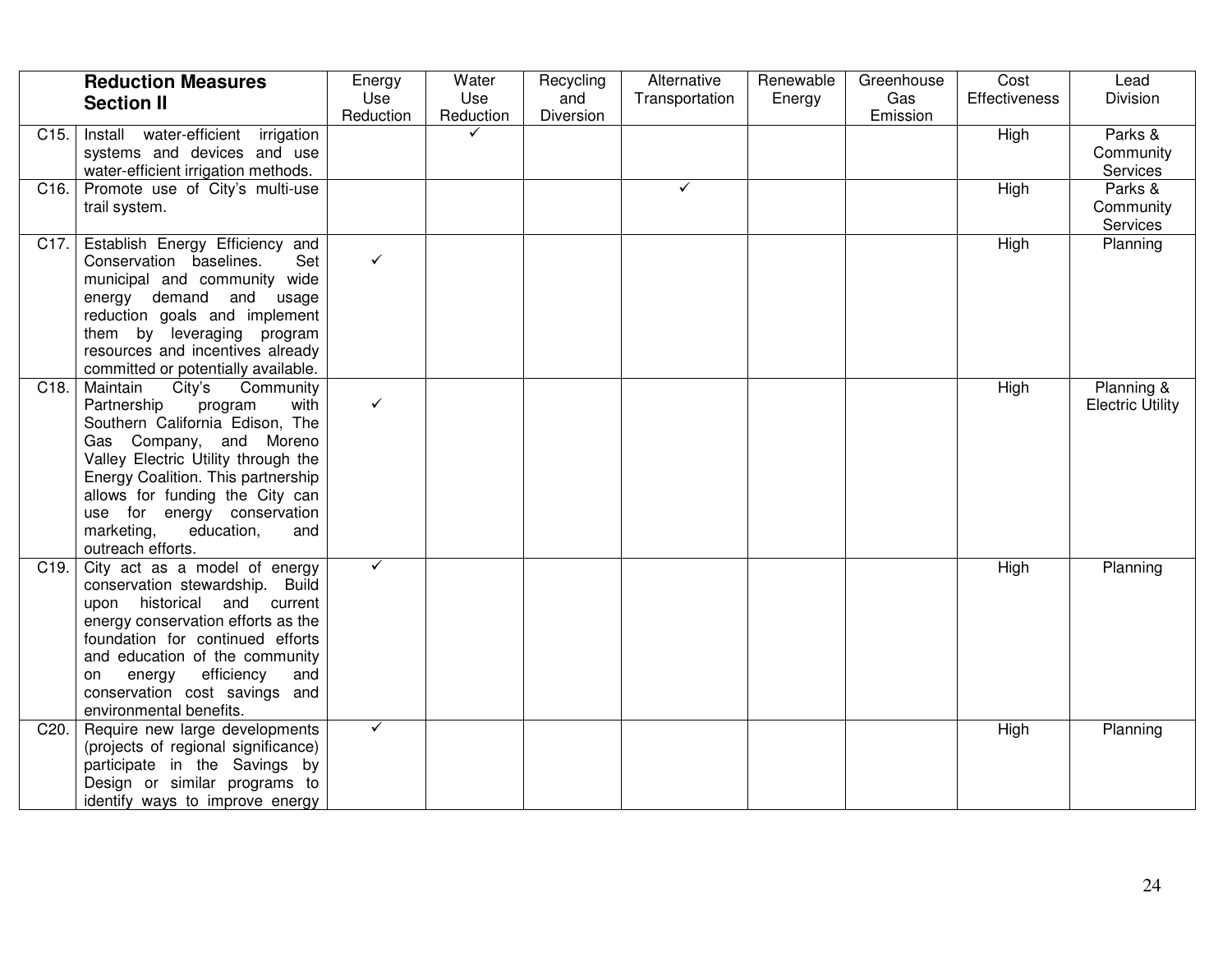|                   | <b>Reduction Measures</b><br><b>Section II</b>                                                                                                                                                                                                                                                 | Energy<br>Use<br>Reduction | Water<br>Use<br>Reduction | Recycling<br>and<br>Diversion | Alternative<br>Transportation | Renewable<br>Energy | Greenhouse<br>Gas<br>Emission | Cost<br><b>Effectiveness</b> | Lead<br>Division |
|-------------------|------------------------------------------------------------------------------------------------------------------------------------------------------------------------------------------------------------------------------------------------------------------------------------------------|----------------------------|---------------------------|-------------------------------|-------------------------------|---------------------|-------------------------------|------------------------------|------------------|
|                   | $\overline{of}$<br>efficiency<br>proposed<br>construction.                                                                                                                                                                                                                                     |                            |                           |                               |                               |                     |                               |                              |                  |
| C21.              | Encourage community use of<br>California<br>Edison,<br>Southern<br>Moreno Valley Utility, Eastern<br>Municipal Water District, and The<br>Gas Company financial incentives<br>and rebate opportunities.                                                                                        | $\checkmark$               |                           |                               |                               |                     |                               | High                         | Planning         |
| C <sub>22</sub> . | Adopt a dark sky ordinance and<br>reduce<br>unnecessary outdoor<br>lighting.                                                                                                                                                                                                                   | $\checkmark$               |                           |                               |                               |                     |                               | High                         | Planning         |
| C <sub>23</sub> . | Encourage passive solar design,<br>to maximize passive solar heating<br>during cool seasons, minimize<br>solar heat gain during hot<br>seasons, and enhance natural<br>ventilation.<br>(Existing<br>design<br>guideline).                                                                      | $\checkmark$               |                           |                               |                               |                     |                               | High                         | Planning         |
| C <sub>24</sub> . | financing<br>Promote<br>customer<br>that assist<br>with<br>programs<br>efficiency<br>purchasing<br>energy<br>improvements. WRCOG<br>has<br>established a financing program<br>through property taxes based on<br>the guidelines in Assembly Bill<br>811. City is a partner in this<br>program. | $\checkmark$               |                           |                               |                               |                     |                               | High                         | Planning         |
| C <sub>25</sub> . | Point-of-Sale<br>Encourage<br>Rebates, the simplest methods<br>for customers to qualify for<br>incentives. Pursue adding more<br>retailer<br>participants<br>within<br>community.                                                                                                              | ✓                          |                           |                               |                               |                     |                               | High                         | Planning         |
| C <sub>26</sub> . | Review and update the landscape<br>ordinance to continue lowering<br>water<br>of<br>potable<br>for<br>use<br>(City<br>landscape<br>irrigation.                                                                                                                                                 |                            | ✓                         |                               |                               |                     |                               | High                         | Planning         |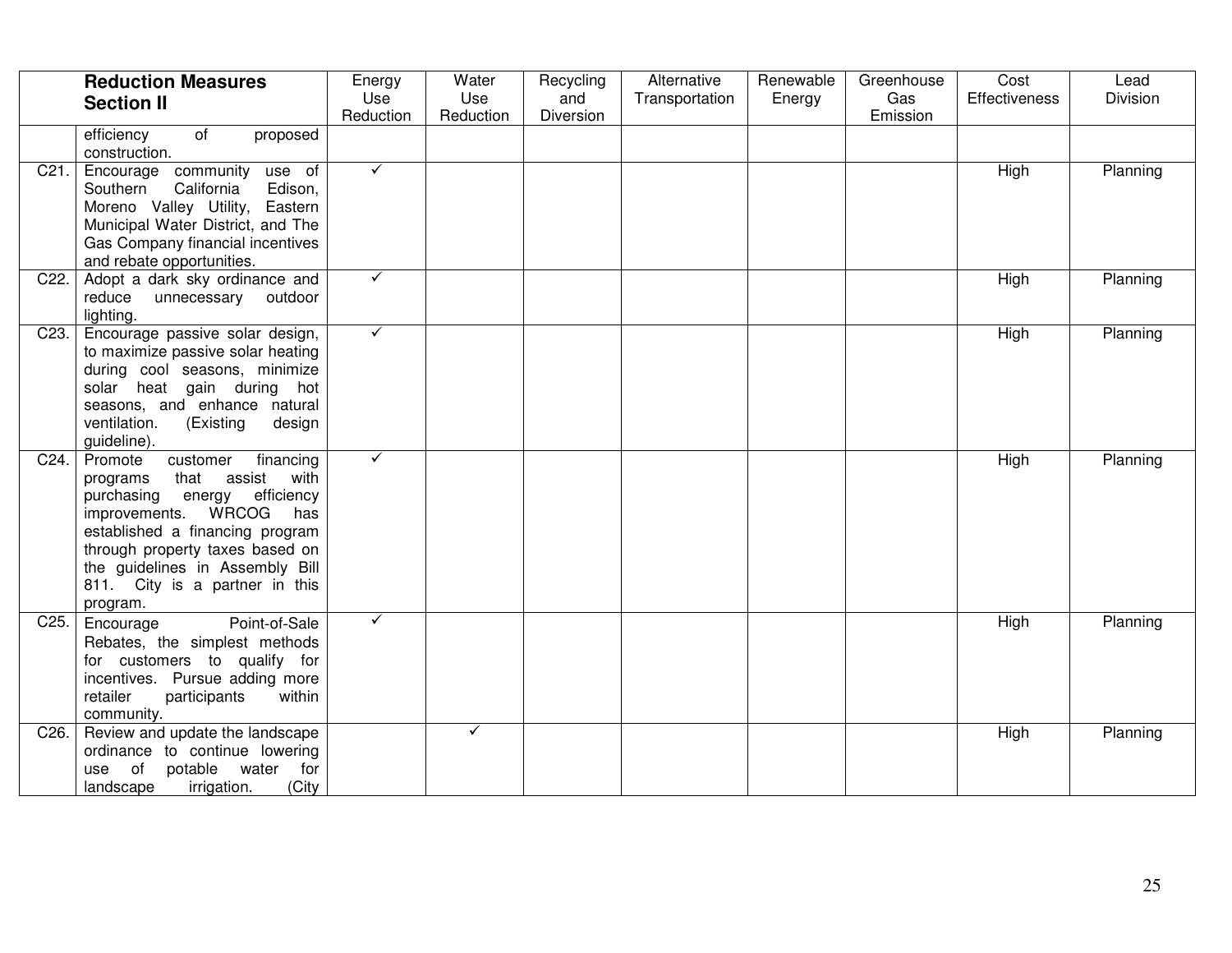|                   | <b>Reduction Measures</b><br><b>Section II</b>                                                                                                                                                                 | Energy<br>Use<br>Reduction | Water<br>Use<br>Reduction | Recycling<br>and<br>Diversion | Alternative<br>Transportation | Renewable<br>Energy | Greenhouse<br>Gas<br>Emission | Cost<br>Effectiveness | Lead<br>Division |
|-------------------|----------------------------------------------------------------------------------------------------------------------------------------------------------------------------------------------------------------|----------------------------|---------------------------|-------------------------------|-------------------------------|---------------------|-------------------------------|-----------------------|------------------|
|                   | updated landscape standards in<br>2009 to further encourage water<br>conservation.)                                                                                                                            |                            |                           |                               |                               |                     |                               |                       |                  |
| C27.              | Provide education about water<br>conservation<br>and<br>available<br>programs and incentives.                                                                                                                  |                            | ✓                         |                               |                               |                     |                               | High                  | Planning         |
| C28.              | Protect existing<br>and<br>trees<br>encourage the planting of new<br>drought tolerant trees. Adopt a<br>tree protection and replacement<br>ordinance.                                                          |                            | ✓                         |                               |                               |                     |                               | High                  | Planning         |
| C <sub>29</sub> . | Work with developers to increase<br>housing near transit through<br>recently adopted mixed use<br>zones. (GHG Policy R2-T1 Land<br>Use Based Trips and VMT<br><b>Reduction Policies)</b>                       |                            |                           |                               | ✓                             |                     |                               | High                  | Planning         |
| C30.              | <b>Transit-Oriented</b><br>Designate<br>Development district(s). (GHG<br>Policy R2-T1 Land Use Based<br>Trips and<br>VMT<br>Reduction<br>Policies)                                                             |                            |                           |                               | $\checkmark$                  |                     |                               | High                  | Planning         |
|                   | building<br>C31. Explore<br>footprint,<br>scale,<br>setbacks,<br>height,<br>hardscape requirements to create<br>compact<br>building<br>design<br>techniques.                                                   | $\checkmark$               |                           |                               |                               |                     | $\checkmark$                  | High                  | Planning         |
| C32.              | reduced<br>parking<br>Explore<br>minimum requirements for mixed-<br>use developments to encourage<br>transit<br>and<br>non-motorized<br>transportation.                                                        |                            |                           |                               | $\checkmark$                  |                     |                               | High                  | Planning         |
|                   | C33. Apply urban planning principles<br>that encourage high density,<br>walkable/bikeable<br>mixed-use,<br>neighborhoods, and coordinate<br>land-use and transportation with<br>open space systems and promote | $\checkmark$               |                           |                               | $\checkmark$                  |                     |                               | High                  | Planning         |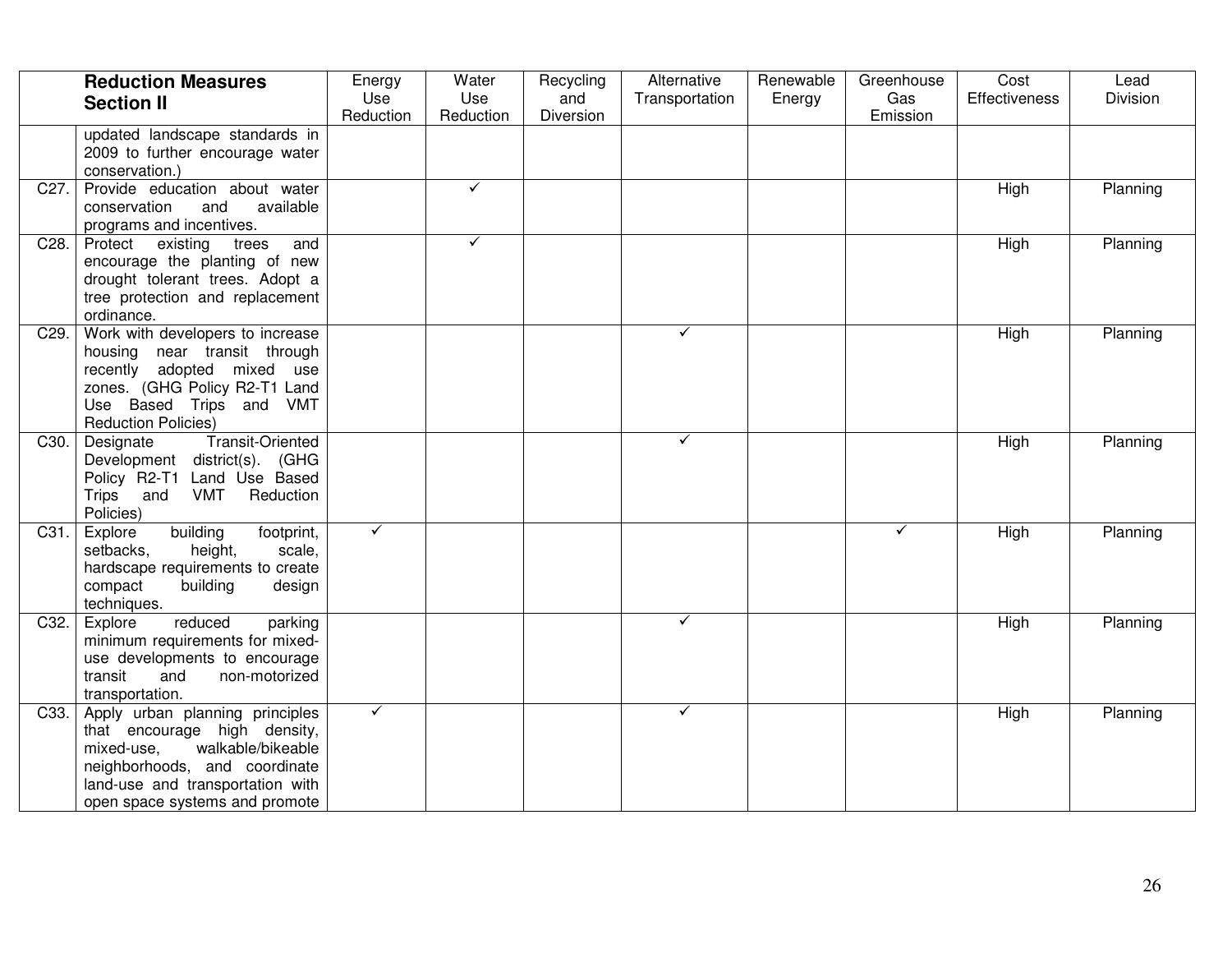|                   | <b>Reduction Measures</b><br><b>Section II</b>                                                                                                                                                                             | Energy<br>Use<br>Reduction | Water<br>Use<br>Reduction | Recycling<br>and<br>Diversion | Alternative<br>Transportation | Renewable<br>Energy | Greenhouse<br>Gas<br>Emission | Cost<br><b>Effectiveness</b> | Lead<br>Division                          |
|-------------------|----------------------------------------------------------------------------------------------------------------------------------------------------------------------------------------------------------------------------|----------------------------|---------------------------|-------------------------------|-------------------------------|---------------------|-------------------------------|------------------------------|-------------------------------------------|
|                   | the efficient delivery of services<br>and goods. (GHG Policy R2-T1<br>Land Use Based Trips and VMT<br><b>Reduction Policies)</b>                                                                                           |                            |                           |                               |                               |                     |                               |                              |                                           |
| C34.              | Promote "Energy Efficiency" at<br>City events or events that the City<br>participates in such as 4 <sup>th</sup> of July<br>and the March Air Show.                                                                        | $\checkmark$               |                           |                               |                               |                     |                               | High                         | Planning                                  |
| C <sub>35</sub> . | Develop original programming on<br>MVTV-3 that promotes energy<br>efficiency, e.g. a program that<br>follows a residential energy audit,<br>to demonstrate how residents can<br>make their homes more energy<br>efficient. | $\checkmark$               |                           |                               |                               |                     |                               | High                         | Purchasing &<br>Facilities, &<br>Planning |
| C <sub>36</sub> . | Work with RTA to expand access<br>to public transit by adding routes<br>and shelters and benches within<br>1/4<br>mile<br>of<br>high<br>density<br>commercial,<br>residential,<br>employment areas, schools, and<br>parks. |                            |                           |                               | ✓                             |                     |                               | High                         | Transportation<br>Engineering             |
| C37.              | rideshare<br>Promote<br>trip<br>and<br>reduction ride programs such as<br>carpools/vanpools<br>and<br>preferential parking areas at City<br>facilities<br>and<br>other<br>large<br>employers.                              |                            |                           |                               | $\checkmark$                  |                     |                               | High                         | Transportation<br>Engineering             |
| C38.              | school<br>rideshare<br>Promote<br>to<br>assist<br>programs<br>forming<br>parents/students<br>carpools.                                                                                                                     |                            |                           |                               | $\checkmark$                  |                     |                               | High                         | Transportation<br>Engineering             |
| C39.              | Non-Motorized<br>Adopt<br>$\mathsf{a}$<br>Plan.<br>Transportation<br>With<br>focuses on pedestrian and bicycle<br>routes and Master Sidewalk Plan.<br>(GHG Policy R2-T1 Land Use<br>Based Trips and VMT Reduction          |                            |                           |                               | $\checkmark$                  |                     |                               | High                         | Transportation<br>Engineering             |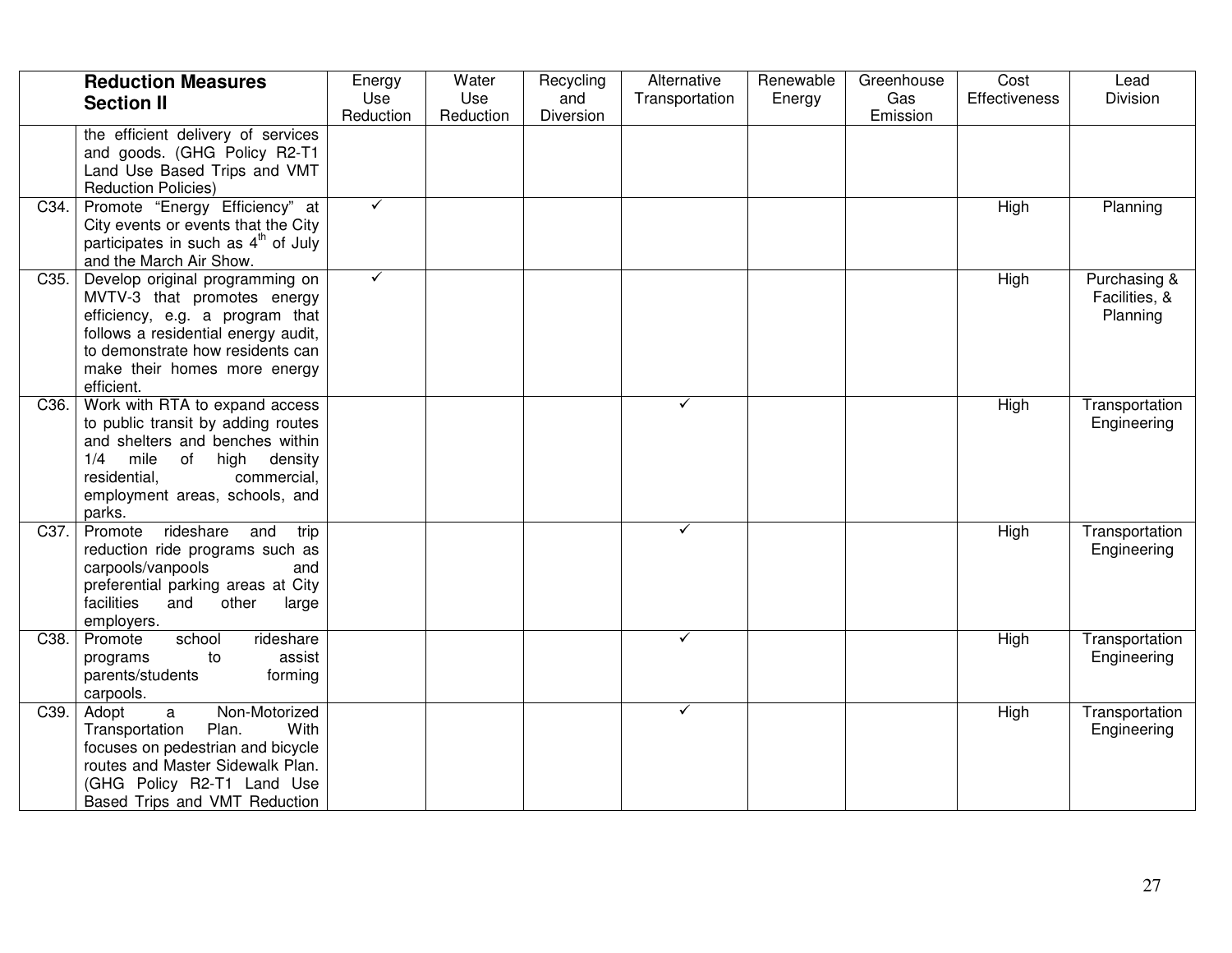|      | <b>Reduction Measures</b>                                        | Energy           | Water            | Recycling        | Alternative    | Renewable | Greenhouse      | Cost                 | Lead                    |
|------|------------------------------------------------------------------|------------------|------------------|------------------|----------------|-----------|-----------------|----------------------|-------------------------|
|      | <b>Section II</b>                                                | Use<br>Reduction | Use<br>Reduction | and<br>Diversion | Transportation | Energy    | Gas<br>Emission | <b>Effectiveness</b> | Division                |
|      | Policies)                                                        |                  |                  |                  |                |           |                 |                      |                         |
| C40. | Work with the school districts to                                |                  |                  |                  | ✓              |           |                 | High                 | Transportation          |
|      | improve pedestrian and bike                                      |                  |                  |                  |                |           |                 |                      | Engineering             |
|      | access to schools and to restore                                 |                  |                  |                  |                |           |                 |                      |                         |
|      | or expand school bus service                                     |                  |                  |                  |                |           |                 |                      |                         |
|      | using lower-emitting vehicles.                                   |                  |                  |                  |                |           |                 |                      |                         |
| C41. | Set goals consistent with State's                                | $\checkmark$     |                  |                  |                |           |                 | Medium               | <b>Building</b>         |
|      | Long Term Strategic Plan: All new                                |                  |                  |                  |                |           |                 |                      |                         |
|      | residential<br>construction<br>in.                               |                  |                  |                  |                |           |                 |                      |                         |
|      | California will be zero net energy                               |                  |                  |                  |                |           |                 |                      |                         |
|      | by 2020. All new commercial                                      |                  |                  |                  |                |           |                 |                      |                         |
|      | construction in California will be                               |                  |                  |                  |                |           |                 |                      |                         |
|      | zero net energy by 2030.                                         |                  |                  |                  |                |           |                 |                      |                         |
| C42. | Encourage installation of solar                                  |                  |                  |                  |                | ✓         |                 | Medium               | Building &              |
|      | and wind power systems and                                       |                  |                  |                  |                |           |                 |                      | Planning                |
| C43. | solar hot water heaters.<br>that                                 |                  |                  | ✓                |                |           |                 | Medium               |                         |
|      | Establish City guideline<br>criteria for<br>identifies<br>using  |                  |                  |                  |                |           |                 |                      | <b>Capital Projects</b> |
|      | rubberized asphalt concrete for                                  |                  |                  |                  |                |           |                 |                      |                         |
|      | public streets.                                                  |                  |                  |                  |                |           |                 |                      |                         |
| C44. | Establish City guideline<br>that                                 |                  |                  | ✓                |                |           | $\checkmark$    | Medium               | <b>Capital Projects</b> |
|      | identifies criteria for using 'green                             |                  |                  |                  |                |           |                 |                      |                         |
|      | concrete' that has been made                                     |                  |                  |                  |                |           |                 |                      |                         |
|      | with recycled aggregate for public                               |                  |                  |                  |                |           |                 |                      |                         |
|      | improvements. Results in reduced                                 |                  |                  |                  |                |           |                 |                      |                         |
|      | $CO2$ emissions and reduces solid                                |                  |                  |                  |                |           |                 |                      |                         |
|      | waste sent to landfills.                                         |                  |                  |                  |                |           |                 |                      |                         |
| C45. | Prepare a Master Sidewalk Plan                                   |                  |                  |                  | ✓              |           |                 | Medium               | <b>Capital Projects</b> |
|      | that identifies "missing links"                                  |                  |                  |                  |                |           |                 |                      |                         |
|      | where sidewalks are necessary                                    |                  |                  |                  |                |           |                 |                      |                         |
|      | and identifies streets for which no                              |                  |                  |                  |                |           |                 |                      |                         |
|      | sidewalk is required.                                            | $\checkmark$     |                  |                  |                |           |                 |                      |                         |
| C46. | Adopt and implement a policy to<br>increase the use of renewable |                  |                  |                  |                |           |                 | Medium               | <b>Electric Utility</b> |
|      | energy.                                                          |                  |                  |                  |                |           |                 |                      |                         |
| C47. | Promote residential surveys to                                   | $\checkmark$     |                  |                  |                |           |                 | Medium               | <b>Electric Utility</b> |
|      | educate residents on energy                                      |                  |                  |                  |                |           |                 |                      |                         |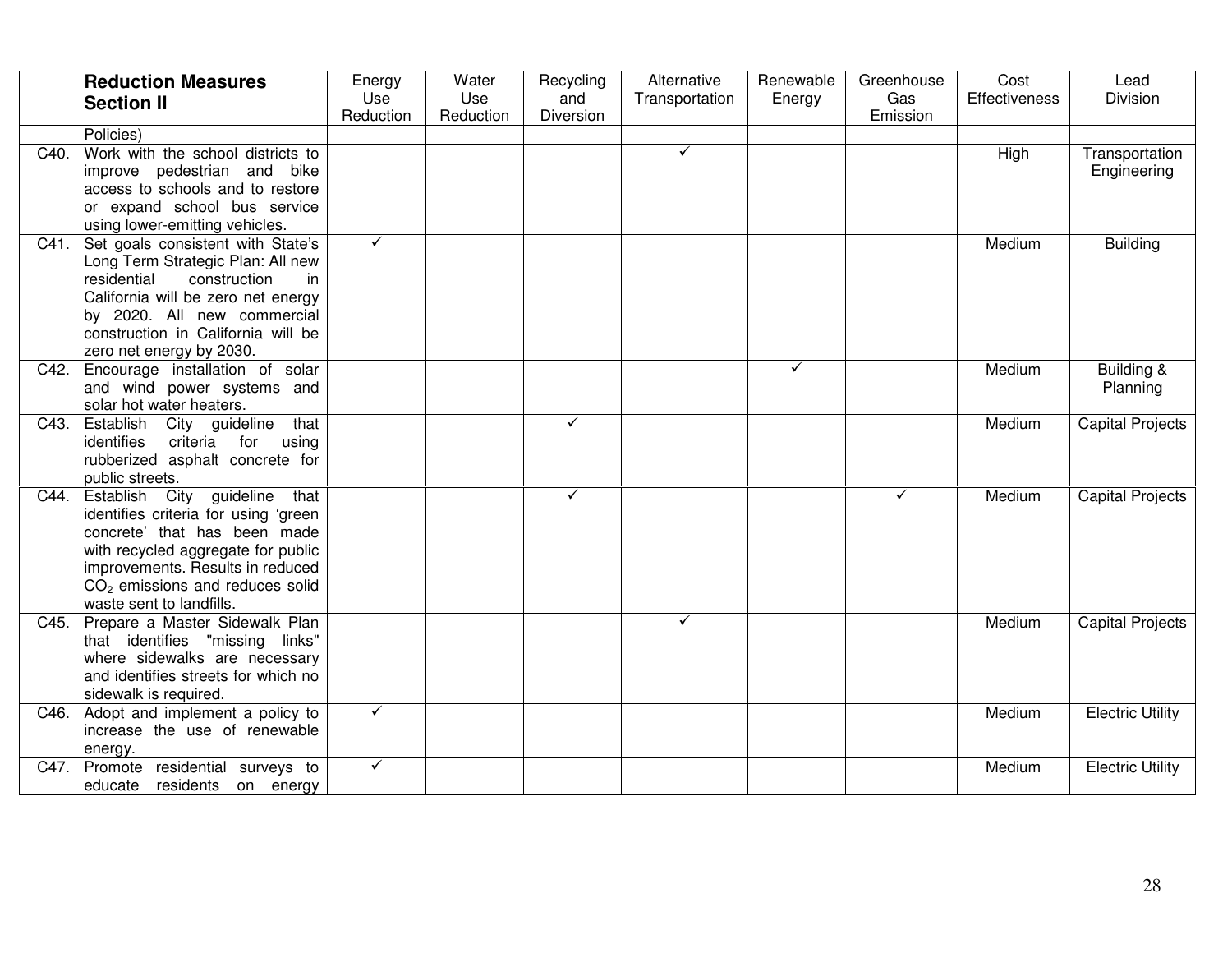|      | <b>Reduction Measures</b><br><b>Section II</b>                                                                                                                                              | Energy<br>Use<br>Reduction | Water<br>Use<br>Reduction | Recycling<br>and<br>Diversion | Alternative<br>Transportation | Renewable<br>Energy | Greenhouse<br>Gas<br>Emission | Cost<br><b>Effectiveness</b> | Lead<br>Division                          |
|------|---------------------------------------------------------------------------------------------------------------------------------------------------------------------------------------------|----------------------------|---------------------------|-------------------------------|-------------------------------|---------------------|-------------------------------|------------------------------|-------------------------------------------|
|      | saving behaviors, and direct<br>leads and data to appropriate<br>marketing channels to encourage<br>more extensive energy upgrades.                                                         |                            |                           |                               |                               |                     |                               |                              |                                           |
| C48. | Encourage installation of solar<br>panels on unused roof and<br>ground space and over carports<br>and parking areas.                                                                        |                            |                           |                               |                               | ✓                   |                               | Medium                       | <b>Electric Utility &amp;</b><br>Planning |
| C49. | Include energy storage where<br>appropriate to optimize renewable<br>energy generation systems and<br>avoid peak energy use.                                                                |                            |                           |                               |                               | ✓                   |                               | Medium                       | <b>Electric Utility</b>                   |
| C50. | Conduct gray water, rainfall<br>runoff, and other system research<br>and pilot study.                                                                                                       |                            | ✓                         |                               |                               |                     |                               | Medium                       | Land<br>Development                       |
| C51. | Actively explore new items to add<br>to the list of accepted recycled<br>with the<br>City's<br>materials<br>franchised waste hauler.                                                        |                            |                           | $\checkmark$                  |                               |                     |                               | Medium                       | Maintenance &<br>Operations               |
| C52. | Implement<br>to<br>programs<br>and<br>encourage<br>increase<br>participation of diverted waste<br>from landfills to meet or exceed<br>state regulation requirements.                        |                            |                           | ✓                             |                               |                     |                               | Medium                       | Maintenance &<br>Operations               |
| C53. | Provide easy and convenient<br>recycling<br>opportunities<br>for<br>residents,<br>the public,<br>and<br>businesses.                                                                         |                            |                           | ✓                             |                               |                     |                               | Medium                       | Maintenance &<br>Operations               |
| C54. | Provide education and publicity<br>about reducing<br>waste<br>and<br>available recycling services.                                                                                          |                            |                           | ✓                             |                               |                     |                               | Medium                       | Maintenance &<br>Operations               |
| C55. | Require shaded and accessible<br>pedestrian paths of travel<br>between building entrances and<br>parking lots, sidewalks, adjacent<br>properties,<br>and<br>public<br>transportation stops. | $\checkmark$               |                           |                               | $\checkmark$                  |                     |                               | Medium                       | Planning                                  |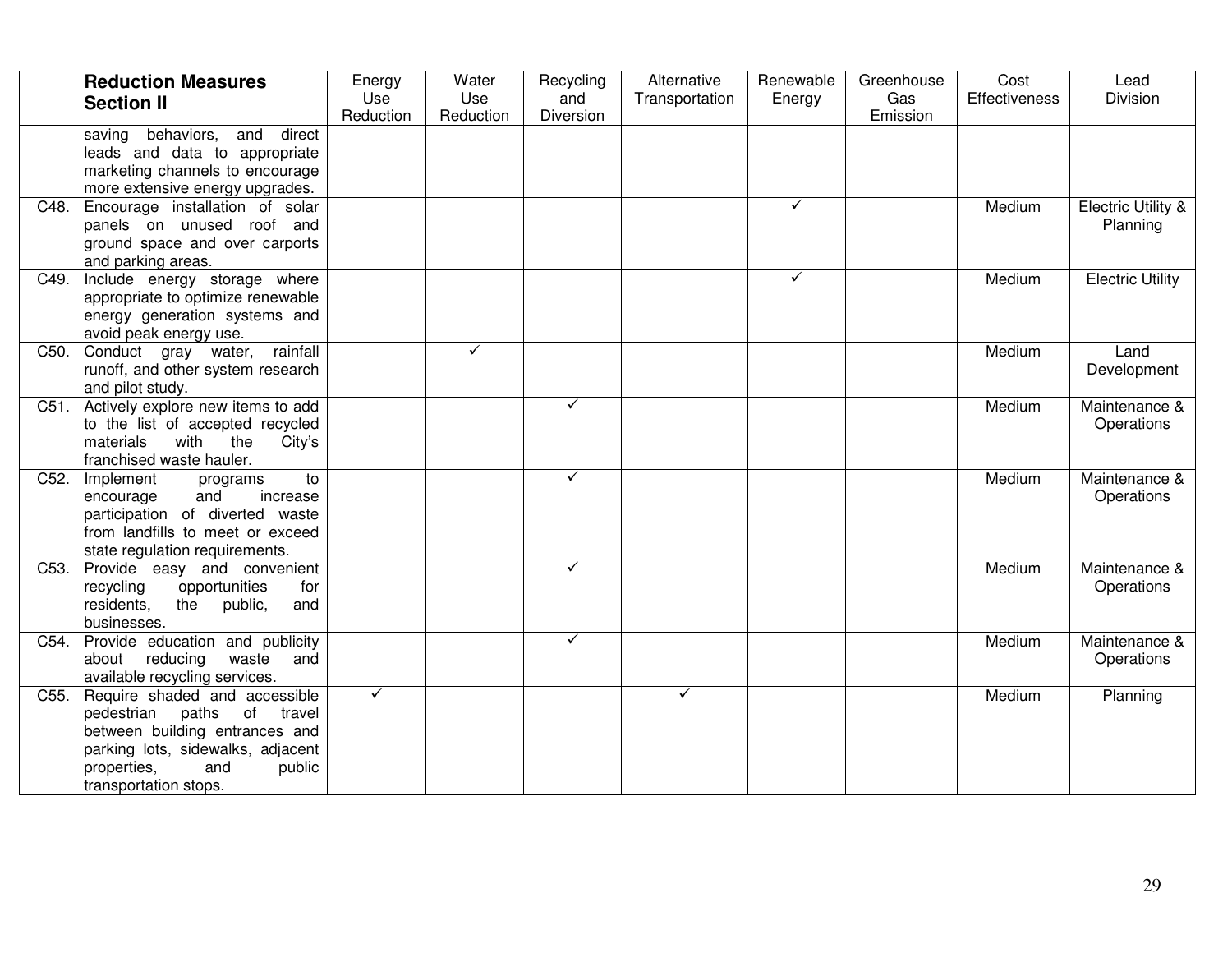|                   | <b>Reduction Measures</b><br><b>Section II</b>                                                                                                                                                                        | Energy<br>Use | Water<br>Use | Recycling<br>and | Alternative<br>Transportation | Renewable<br>Energy | Greenhouse<br>Gas | Cost<br><b>Effectiveness</b> | Lead<br>Division                        |
|-------------------|-----------------------------------------------------------------------------------------------------------------------------------------------------------------------------------------------------------------------|---------------|--------------|------------------|-------------------------------|---------------------|-------------------|------------------------------|-----------------------------------------|
|                   |                                                                                                                                                                                                                       | Reduction     | Reduction    | Diversion        |                               |                     | Emission          |                              |                                         |
| C56.              | Increase housing density near<br>transit. (GHG Policy R2-T1 Land<br>Use Based Trips and VMT<br><b>Reduction Policies)</b>                                                                                             |               |              |                  | $\checkmark$                  |                     |                   | Medium                       | Planning                                |
| C57.              | Steer development towards infill<br>rather than greenfield areas.<br>Consider differential impact fee<br>system with lower fees for areas<br>with infrastructure.                                                     |               |              |                  |                               |                     | $\checkmark$      | Medium                       | Planning                                |
| C <sub>58</sub> . | Revise municipal code to ensure<br>solar access is maintained for<br>future solar electric and solar hot<br>water installations.                                                                                      | $\checkmark$  |              |                  |                               | $\checkmark$        | ✓                 | Medium                       | Planning                                |
| C <sub>59</sub> . | Consider a shade tree ordinance<br>and utility incentives for shading<br>south and west faces of dwelling<br>units.                                                                                                   | $\checkmark$  |              |                  |                               |                     | $\checkmark$      | Medium                       | Planning &<br><b>Electric Utility</b>   |
| C60.              | Designate<br>city<br>staff<br>person<br>coordinating<br>responsible<br>for<br>climate<br>action<br>by<br>city<br>departments.                                                                                         | $\checkmark$  |              |                  |                               |                     |                   | Medium                       | Planning                                |
| C61.              | Promote<br>demonstration<br>local<br>gardens at Western Municipal<br>Water District and the planned<br>garden at the southeast corner of<br>Cactus and Heacock, around the<br>EMWD pump station.                      |               | ✓            |                  |                               |                     |                   | Medium                       | Parks &<br>Community<br><b>Services</b> |
| C62.              | harvestable<br>Encourage<br>landscape.                                                                                                                                                                                |               | $\checkmark$ |                  |                               |                     |                   | Medium                       | Planning                                |
| C63.              | Promote free shuttle service<br>connecting to Metrolink station.                                                                                                                                                      |               |              |                  | ✓                             |                     |                   | Medium                       | Transportation<br>Engineering           |
| C64.              | Create travel routes that ensure<br>destinations may be reached<br>conveniently by public transit,<br>bicycling and walking.<br>(GHG<br>Policy R2-T1 Land Use Based<br><b>VMT</b><br>Reduction<br><b>Trips</b><br>and |               |              |                  | $\checkmark$                  |                     |                   | Medium                       | Transportation<br>Engineering           |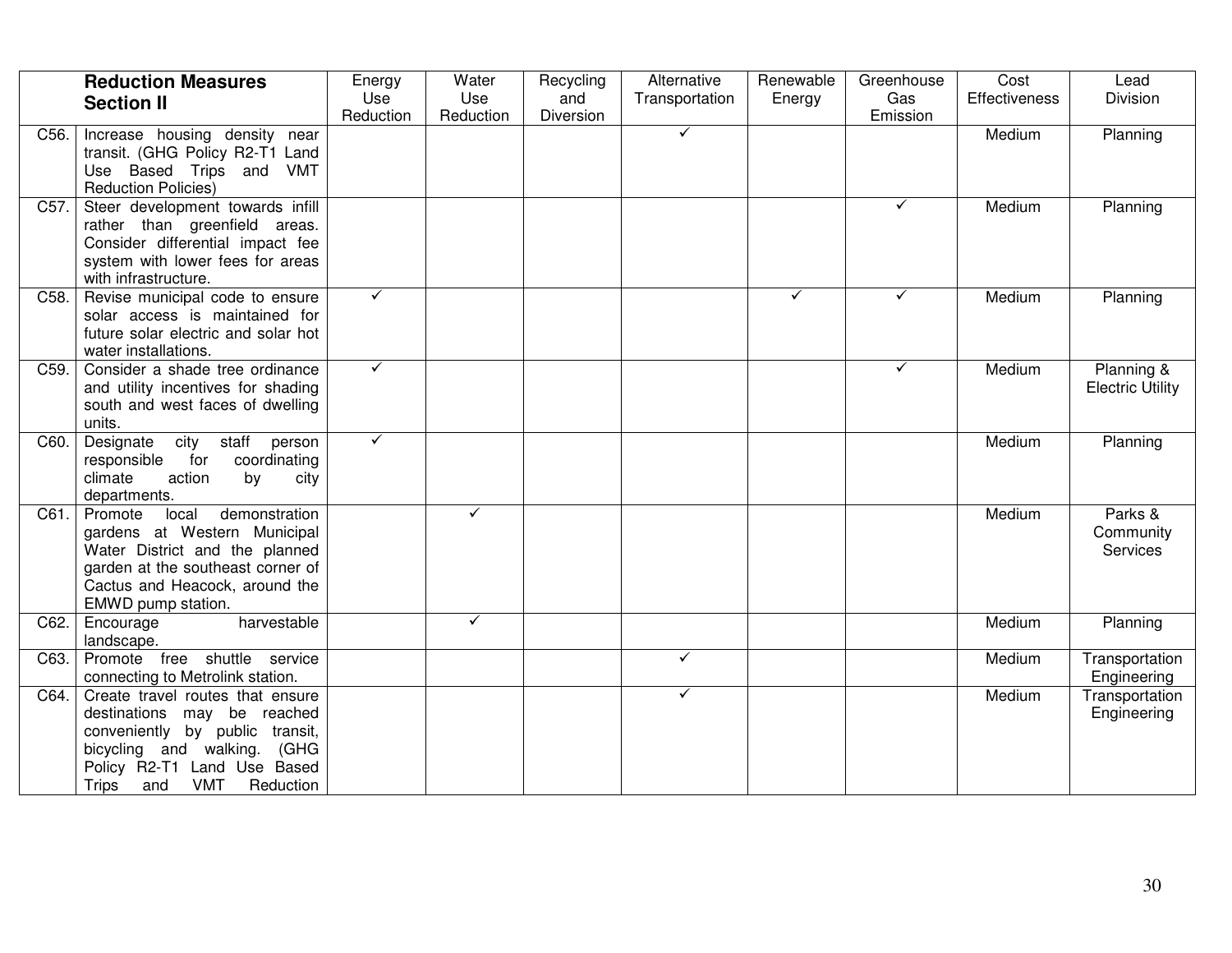|      | <b>Reduction Measures</b>                                          | Energy       | Water     | Recycling        | Alternative    | Renewable | Greenhouse | Cost                 | Lead           |
|------|--------------------------------------------------------------------|--------------|-----------|------------------|----------------|-----------|------------|----------------------|----------------|
|      | <b>Section II</b>                                                  | Use          | Use       | and<br>Diversion | Transportation | Energy    | Gas        | <b>Effectiveness</b> | Division       |
|      | Policies)                                                          | Reduction    | Reduction |                  |                |           | Emission   |                      |                |
| C65. | Work with WRCOG to develop a                                       |              |           |                  | $\checkmark$   |           |            | Medium               | Transportation |
|      | master plan to encourage use of                                    |              |           |                  |                |           |            |                      | Engineering    |
|      | neighborhood electric vehicles,                                    |              |           |                  |                |           |            |                      |                |
|      | which are energy efficient street                                  |              |           |                  |                |           |            |                      |                |
|      | legal vehicles.                                                    |              |           |                  |                |           |            |                      |                |
| C66. | Coordinate with school districts to                                |              |           |                  | $\checkmark$   |           |            | Medium               | Transportation |
|      | adopt the League of America                                        |              |           |                  |                |           |            |                      | Engineering    |
|      | Bicyclists' Cycling curriculum so                                  |              |           |                  |                |           |            |                      |                |
|      | students learn safest way to bike.                                 |              |           |                  |                |           |            |                      |                |
| C67. | "Smart<br>Bus"<br>Implement                                        |              |           |                  | ✓              |           |            | Medium               | Transportation |
|      | technology - GPS with electronic                                   |              |           |                  |                |           |            |                      | Engineering    |
|      | displays at stops to provide actual                                |              |           |                  |                |           |            |                      |                |
|      | time data to passengers.                                           |              |           |                  |                |           |            |                      |                |
| C68. | Develop renewable fuel locations                                   |              |           |                  | ✓              |           |            | Medium               | Transportation |
|      | and electric plug-in stations                                      |              |           |                  |                |           |            |                      | Engineering    |
|      | including a map and street                                         |              |           |                  |                |           |            |                      |                |
|      | signage for drivers to find                                        |              |           |                  |                |           |            |                      |                |
|      | alternative fueling stations.                                      |              |           |                  |                |           |            |                      |                |
| C69. | Implement a regional transit                                       |              |           |                  | ✓              |           |            | Medium               | Transportation |
|      | program between educational                                        |              |           |                  |                |           |            |                      | Engineering    |
|      | (GHG Policy R2-T1<br>facilities.                                   |              |           |                  |                |           |            |                      |                |
|      | Land Use Based Trips and VMT                                       |              |           |                  |                |           |            |                      |                |
|      | <b>Reduction Policies)</b>                                         |              |           |                  | $\checkmark$   |           |            |                      |                |
| C70. | Incorporate bicycle lanes, routes                                  |              |           |                  |                |           |            | Medium               | Transportation |
|      | and facilities into street systems,<br>new subdivisions, and large |              |           |                  |                |           |            |                      | Engineering    |
|      | developments. (GHG Policy R2-                                      |              |           |                  |                |           |            |                      |                |
|      | T1 Land Use Based Trips and                                        |              |           |                  |                |           |            |                      |                |
|      | <b>VMT Reduction Policies)</b>                                     |              |           |                  |                |           |            |                      |                |
| C71. | Explore developing a Smart                                         | $\checkmark$ |           |                  | $\checkmark$   |           |            | Medium               | Transportation |
|      | Growth Development Impact Fee                                      |              |           |                  |                |           |            |                      | Engineering    |
|      | Fee based on trips<br>matrix.                                      |              |           |                  |                |           |            |                      |                |
|      | (GHG)<br>generated by project.                                     |              |           |                  |                |           |            |                      |                |
|      | Policy R2-T1 Land Use Based                                        |              |           |                  |                |           |            |                      |                |
|      | <b>Trips</b><br><b>VMT</b><br>Reduction<br>and                     |              |           |                  |                |           |            |                      |                |
|      | Policies)                                                          |              |           |                  |                |           |            |                      |                |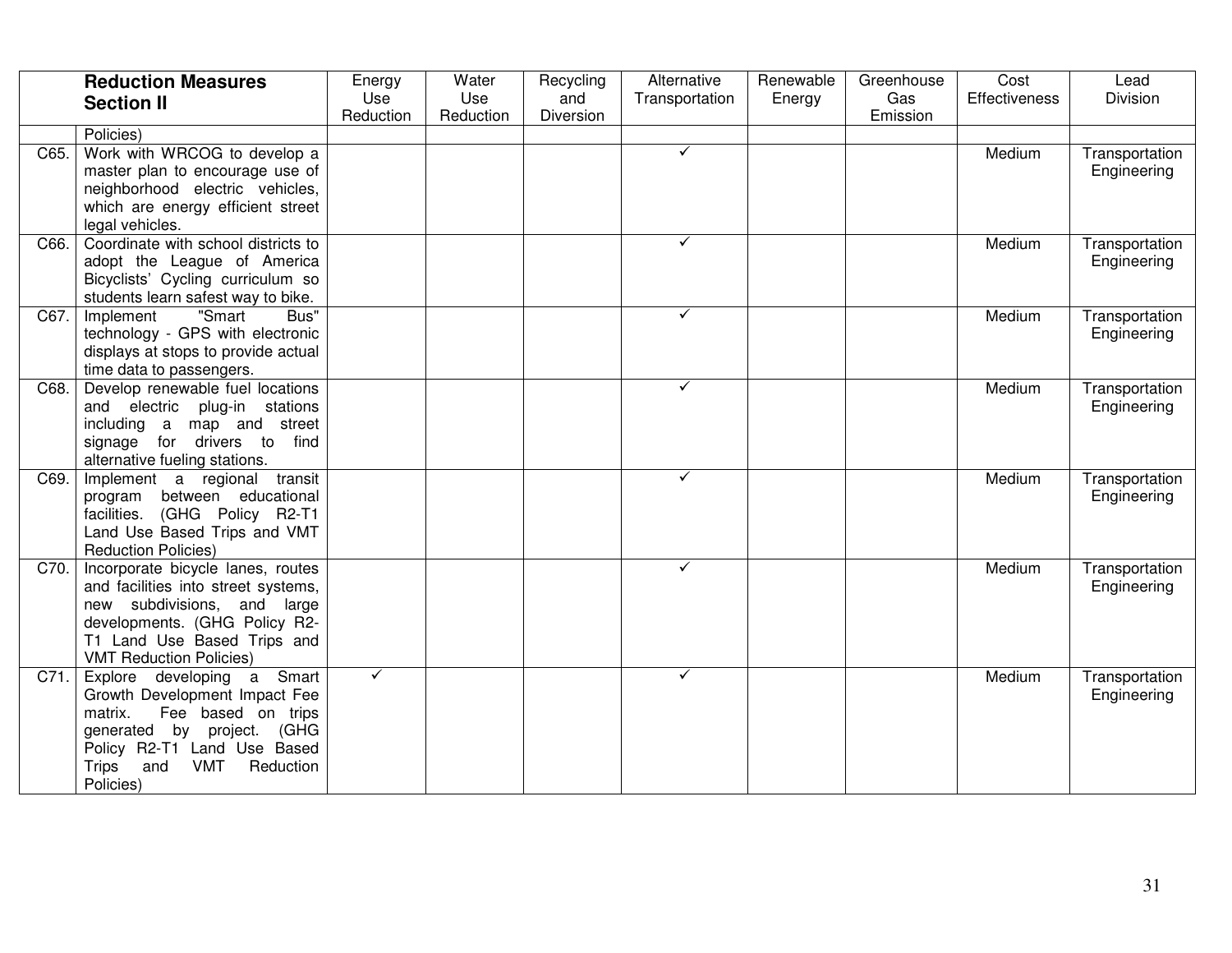|      | <b>Reduction Measures</b><br><b>Section II</b>                                                                                                                                                                                     | Energy<br>Use<br>Reduction | Water<br><b>Use</b><br>Reduction | Recycling<br>and<br><b>Diversion</b> | Alternative<br>Transportation | Renewable<br>Energy | Greenhouse<br>Gas<br>Emission | Cost<br><b>Effectiveness</b> | Lead<br><b>Division</b>       |
|------|------------------------------------------------------------------------------------------------------------------------------------------------------------------------------------------------------------------------------------|----------------------------|----------------------------------|--------------------------------------|-------------------------------|---------------------|-------------------------------|------------------------------|-------------------------------|
| C72. | update existing<br>Evaluate<br>and<br>Plan<br>General<br>street<br>cross-<br>sections<br>accommodate<br>to<br>"complete<br>streets"<br>design<br>standards.                                                                        |                            |                                  |                                      | ✓                             |                     |                               | Medium                       | Transportation<br>Engineering |
| C73. | Incorporate public transit into the<br>project's design. (GHG Policy R2-<br>T1 Land Use Based Trips and<br><b>VMT Reduction Policies)</b>                                                                                          |                            |                                  |                                      | ✓                             |                     |                               | Medium                       | Transportation<br>Engineering |
| C74. | Accelerate implementation<br>of<br>solar energy-based technology<br>through permitting process (e.g.,<br>reduced permit fees, streamlined<br>permit approval process).                                                             |                            |                                  |                                      |                               | $\checkmark$        |                               | Low                          | <b>Building</b>               |
| C75. | Where solar systems cannot<br>feasibly be incorporated into the<br>project at the outset, build "solar<br>ready" structures.                                                                                                       |                            |                                  |                                      |                               | ✓                   |                               | Low                          | <b>Building</b>               |
| C76. | Consider changing existing and<br>future illuminated streetlights to<br>LED.<br>The retrofit cost for LED<br>lighting is not feasible at this<br>point. SCE and MVU do not<br>currently have a separate rate<br>structure for LED. | ✓                          |                                  |                                      |                               |                     |                               | Low                          | Special<br><b>Districts</b>   |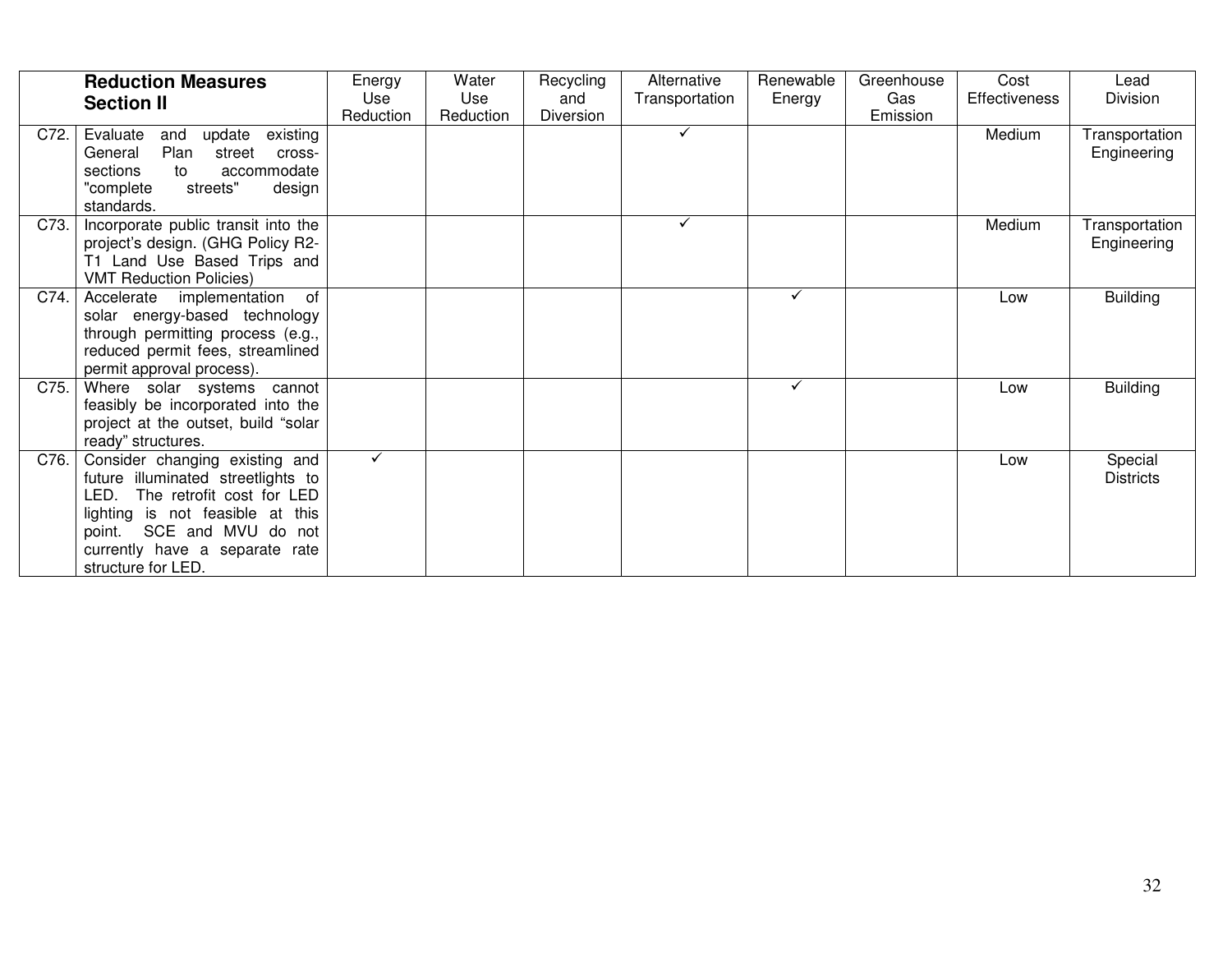# SECTION III – APPENDICES

#### General Plan Goals and Objectives

- Chapter 7. Energy conservation is a way to control energy costs, reduce reliance on foreign energy supplies and minimize air pollution. Energy efficiency can be derived in the arrangement of land uses, in the design of developments and the architecture of individual buildings. (GP Issues and Opportunities 7.6.2.)
- Chapter 7. Issues and Opportunities 7.6.2.The amount of energy consumed in automobile travel can be reduced if commercial and recreational opportunities are located near residential uses. Commuter travel can be minimized if there is a reasonable balance between jobs and housing within the area. Placing high intensity uses along transit corridors can also reduce automobile travel.

Reducing residential street width can affect microclimates and reduce the summer cooling needs of adjacent homes. The orientation of buildings can be arranged to affect the amount of heat gain. Shade trees can also cool microclimates and aid in energy conservation.

Building construction options are available to reduce energy consumption. Building construction methods include, but are not limited to, insulation of walls and ceilings, insulated windows and solar water heating systems. Many building energy conservation measures have been incorporated into Title 24 of the California Administrative Code and are required of all residential structures. (GP)

- Orient commercial development toward pedestrian use. Buildings should be designed and sited so as to present a human-scale environment, including convenient and comfortable pedestrian access, seating areas, courtyards, landscaping and convenient pedestrian access to the public sidewalk. (GP)
- Chapter 8. Energy Conservation 8.4.11 The City of Moreno Valley, through its housing rehabilitation programs provides grants or loan funds that include work for energy conservation repairs or replacements. The City of Moreno Valley, through its Neighborhood Preservation division, participates in utility energy conservation programs sponsored by private sector utility companies. When households participating in the City's housing rehabilitation programs require additional assistance in the area of energy conservation, utility discounts or replacement of inefficient appliances, staff provides information on programs available through utility companies. Depending on the availability of funds, utility companies make available weatherization services, replacement of inefficient air conditioners with evaporative coolers, replacement of refrigerators that are over 10 years old, repair or replacement of inefficient furnaces as well as free energy efficient compact fluorescent light bulbs. (GP)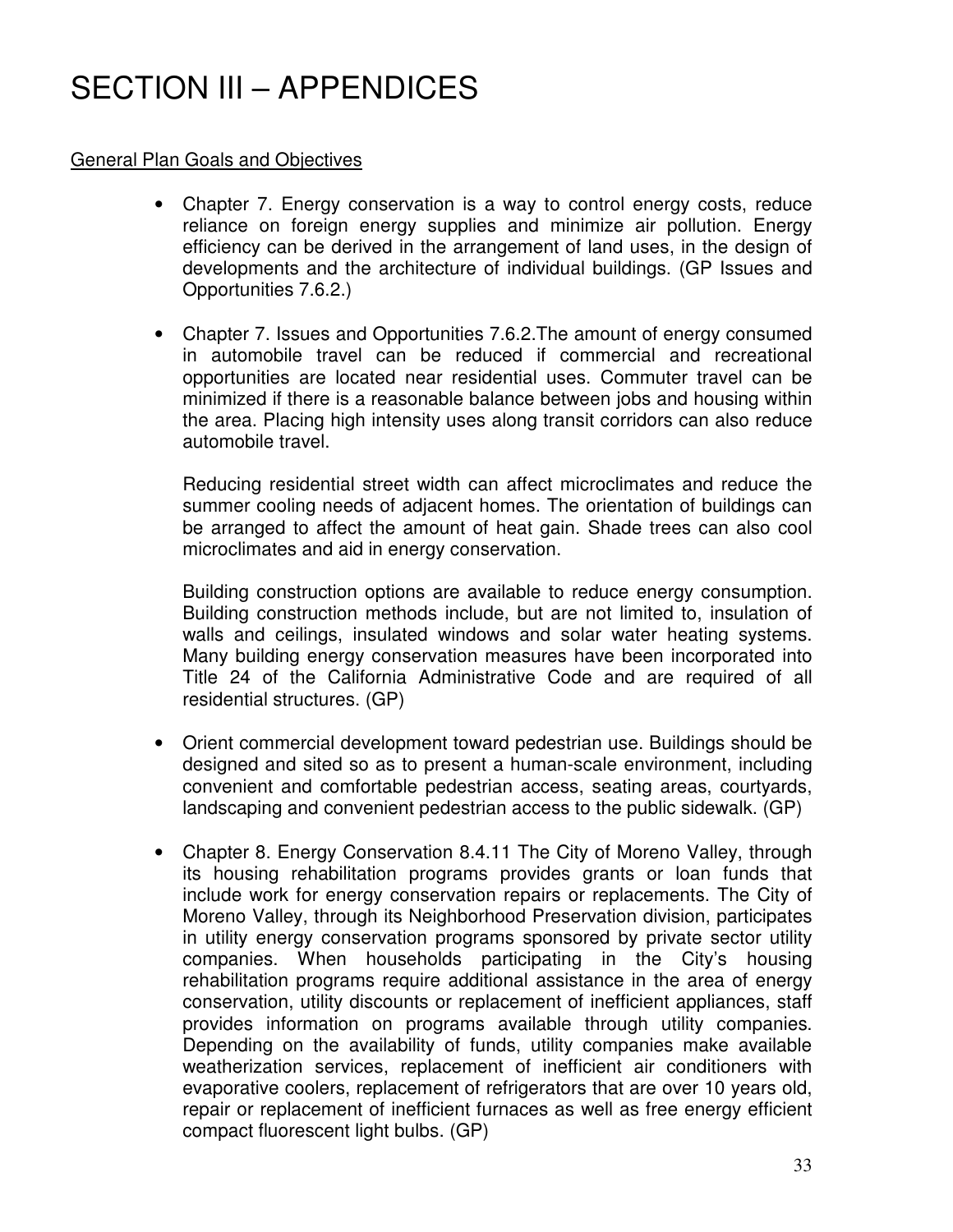- Objective 4.3 Develop a hierarchical system of trails which contribute to environmental quality and energy conservation by providing alternatives to motorized vehicular travel and opportunities for recreational equestrian riding, bicycle riding, and hiking, and that connects with major regional trail systems. (GP)
- 5-13 Implement Transportation Demand Management (TDM) strategies that reduce congestion in the peak travel hours. Examples include carpooling, telecommuting, and flexible work hours. (GP)
- 7.5.2 Encourage energy efficient modes of transportation and fixed facilities, including transit, bicycle, equestrian, and pedestrian transportation. Emphasize fuel efficiency in the acquisition and use of City-owned vehicles. (GP)
- 7.5.3 Locate areas planned for commercial, industrial and multiple family density residential development within areas of high transit potential and access. (GP)
- Chapter 5. Transportation Demand Management 5.3.5 Transportation Demand Management (TDM) strategies reduce dependence on the singleoccupant vehicle, and increase the ability of the existing transportation system to carry more people. The goal of TDM is to reduce single occupant vehicle trips during peak hours and modify the vehicular demand for travel.

A reduction in peak hour trips and a decrease in non-attainment pollutants can be achieved through the implementation of TDM strategies. Examples of the strategies include: carpooling, telecommuting, flexible work hours, and electronic commerce that enables people to work and shop from home.

- 7.5.1 Encourage building, site design, and landscaping techniques that provide passive heating and cooling to reduce energy demand. (GP)
	- 7.8.1 Encourage recycling projects by individuals, non-profit organizations, corporations and local businesses, as well as programs sponsored through government agencies. (GP)
	- Chapter 7. Solid Waste 7.3. The City Council adopted a "Source Reduction and Recycling Element" in 1992, describing how Moreno Valley plans to meet the goals mandated by AB939. The element includes strategies to address various components of the solid waste challenge, including the character of the waste stream, source reduction, recycling, composting, special waste (e.g. construction debris, auto bodies, medical waste, tires and appliances), education and public information, disposal facility capacity, funding and integration of the various components.

Moreno Valley works in concert with the local waste hauling company to meet its waste diversion requirements. Residential customers place recyclable materials at the curb for collection by the waste hauler, Waste Management of the Inland Empire. The waste hauler separates and markets the recyclable materials, including cardboard, paper, tin/metal, aluminum cans, plastics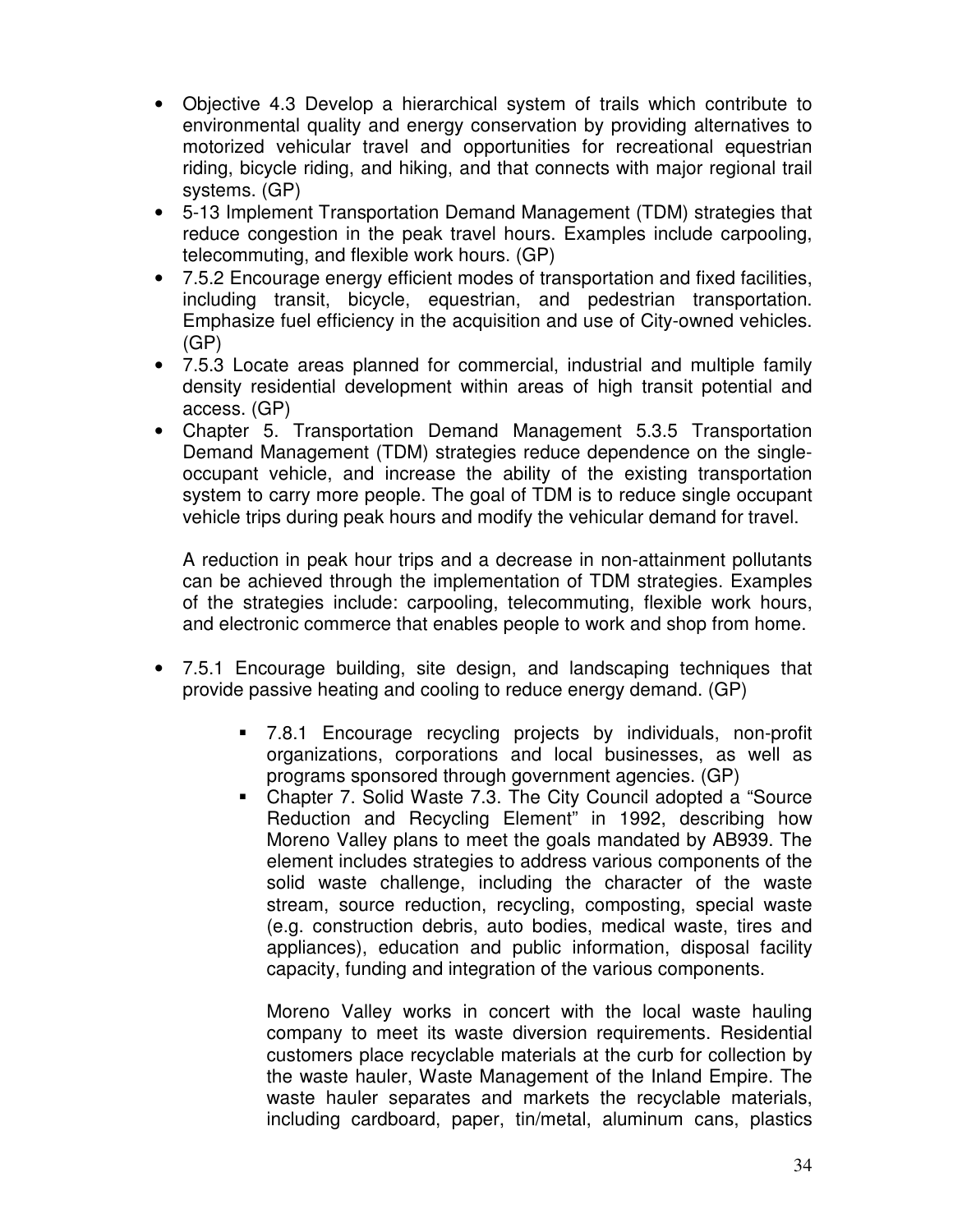and glass. In 2004, fifty-one percent of the solid waste generated in Moreno Valley was diverted from landfills. (GP)

- 7.3.1 Require water conserving landscape and irrigation systems through development review. Minimize the use of lawn within private developments, and within parkway areas. The use of mulch and native and drought tolerant landscaping shall be encouraged. (GP)
- 7.3.2 Encourage the use of reclaimed wastewater, stored rainwater, or other legally acceptable non-potable water supply for irrigation. (GP)
- 7-2 Advocate for natural drainage channels to the Riverside County Flood Control District, in order to assure the maximum recovery of local water, and to protect riparian habitats and wildlife. (GP)
- 7-4 Provide guidelines for preferred planting schemes and specific species to encourage aesthetically pleasing landscape statements that minimize water use. (GP)
- Maintenance of systems for water supply and distribution; wastewater collection, treatment, and disposal; solid waste collection and disposal; and energy distribution which are capable of meeting the present and future needs of all residential, commercial, and industrial customers within the City of Moreno Valley. (GP)
- 7-3 Maintain a close working relationship with EMWD to ensure that EMWD plans for and is aware of opportunities to use reclaimed water in the City. (GP)
- Provide landscaping in automobile parking areas to reduce solar heat and glare. (GP)
- 6.7.6 Require building construction to comply with the energy conservation requirements of Title 24 of the California Administrative Code. (GP)
- 7.5.4 Encourage efficient energy usage in all city public buildings. (GP)
- 7.5.5 Encourage the use of solar power and other renewable energy systems. (GP)
- A dark sky policy
- Chapter 9. 2.10.7 On-site lighting should not cause nuisance levels of light or glare on adjacent properties. (GP)
- Chapter 9. 2.10.8 Lighting should improve the visual identification of structures. Within commercial areas, lighting should also help create a festive atmosphere by outlining buildings and encouraging nighttime use of areas by pedestrians.(GP)